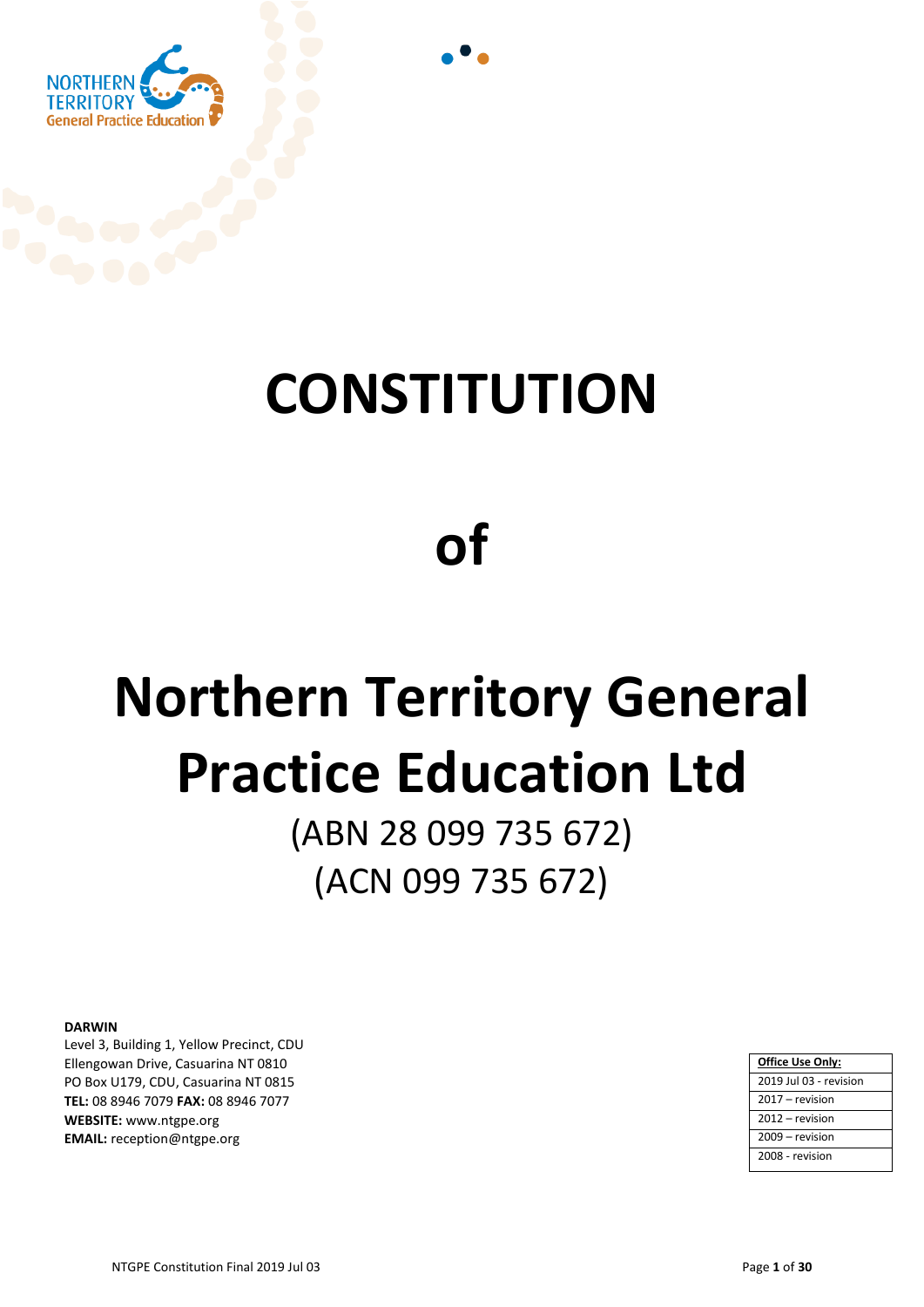#### **CONSTITUTION**

#### **Table of contents**

## Contents

| 1. |      |  |  |  |  |
|----|------|--|--|--|--|
| 2. |      |  |  |  |  |
| 3. |      |  |  |  |  |
|    | 3.1  |  |  |  |  |
|    | 3.2  |  |  |  |  |
|    | 3.3  |  |  |  |  |
|    | 3.4  |  |  |  |  |
|    | 3.5  |  |  |  |  |
|    | 3.6  |  |  |  |  |
|    | 3.7  |  |  |  |  |
| 4. |      |  |  |  |  |
|    | 4.1  |  |  |  |  |
|    | 4.2  |  |  |  |  |
|    | 4.3  |  |  |  |  |
| 5. |      |  |  |  |  |
|    | 5.1  |  |  |  |  |
|    | 5.2  |  |  |  |  |
|    | 5.3  |  |  |  |  |
|    | 5.4  |  |  |  |  |
|    | 5.5  |  |  |  |  |
|    | 5.6  |  |  |  |  |
|    | 5.7  |  |  |  |  |
| 6. |      |  |  |  |  |
|    | 6.1  |  |  |  |  |
|    | 6.2  |  |  |  |  |
|    | 6.3  |  |  |  |  |
|    | 6.4  |  |  |  |  |
|    | 6.5  |  |  |  |  |
|    | 6.6  |  |  |  |  |
|    | 6.7  |  |  |  |  |
|    | 6.8  |  |  |  |  |
|    | 6.9  |  |  |  |  |
|    | 6.10 |  |  |  |  |
|    | 6.11 |  |  |  |  |
|    |      |  |  |  |  |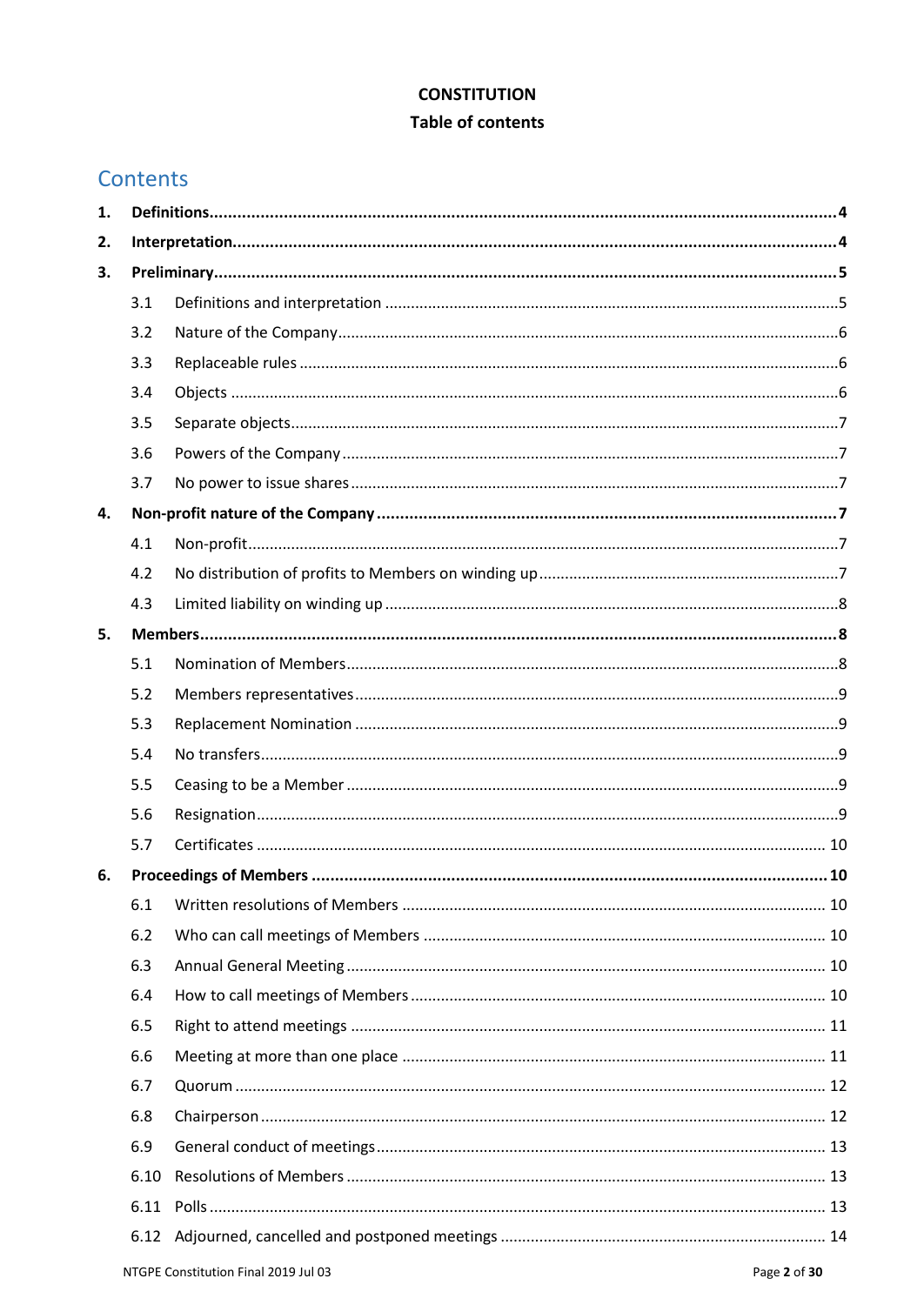|    | 6.13 |  |  |  |  |
|----|------|--|--|--|--|
|    | 6.14 |  |  |  |  |
|    |      |  |  |  |  |
| 7. |      |  |  |  |  |
|    | 7.1  |  |  |  |  |
|    | 7.2  |  |  |  |  |
|    | 7.3  |  |  |  |  |
|    | 7.4  |  |  |  |  |
|    | 7.5  |  |  |  |  |
| 8. |      |  |  |  |  |
|    | 8.1  |  |  |  |  |
|    | 8.2  |  |  |  |  |
|    | 8.3  |  |  |  |  |
| 9. |      |  |  |  |  |
|    | 9.1  |  |  |  |  |
|    | 9.2  |  |  |  |  |
|    | 9.3  |  |  |  |  |
|    | 9.4  |  |  |  |  |
|    |      |  |  |  |  |
|    | 10.1 |  |  |  |  |
|    | 10.2 |  |  |  |  |
|    | 10.3 |  |  |  |  |
|    |      |  |  |  |  |
|    |      |  |  |  |  |
|    | 10.6 |  |  |  |  |
|    |      |  |  |  |  |
|    |      |  |  |  |  |
|    |      |  |  |  |  |
|    | 11.2 |  |  |  |  |
|    | 11.3 |  |  |  |  |
|    | 11.4 |  |  |  |  |
|    |      |  |  |  |  |
|    |      |  |  |  |  |
|    | 1.   |  |  |  |  |
|    | 2.   |  |  |  |  |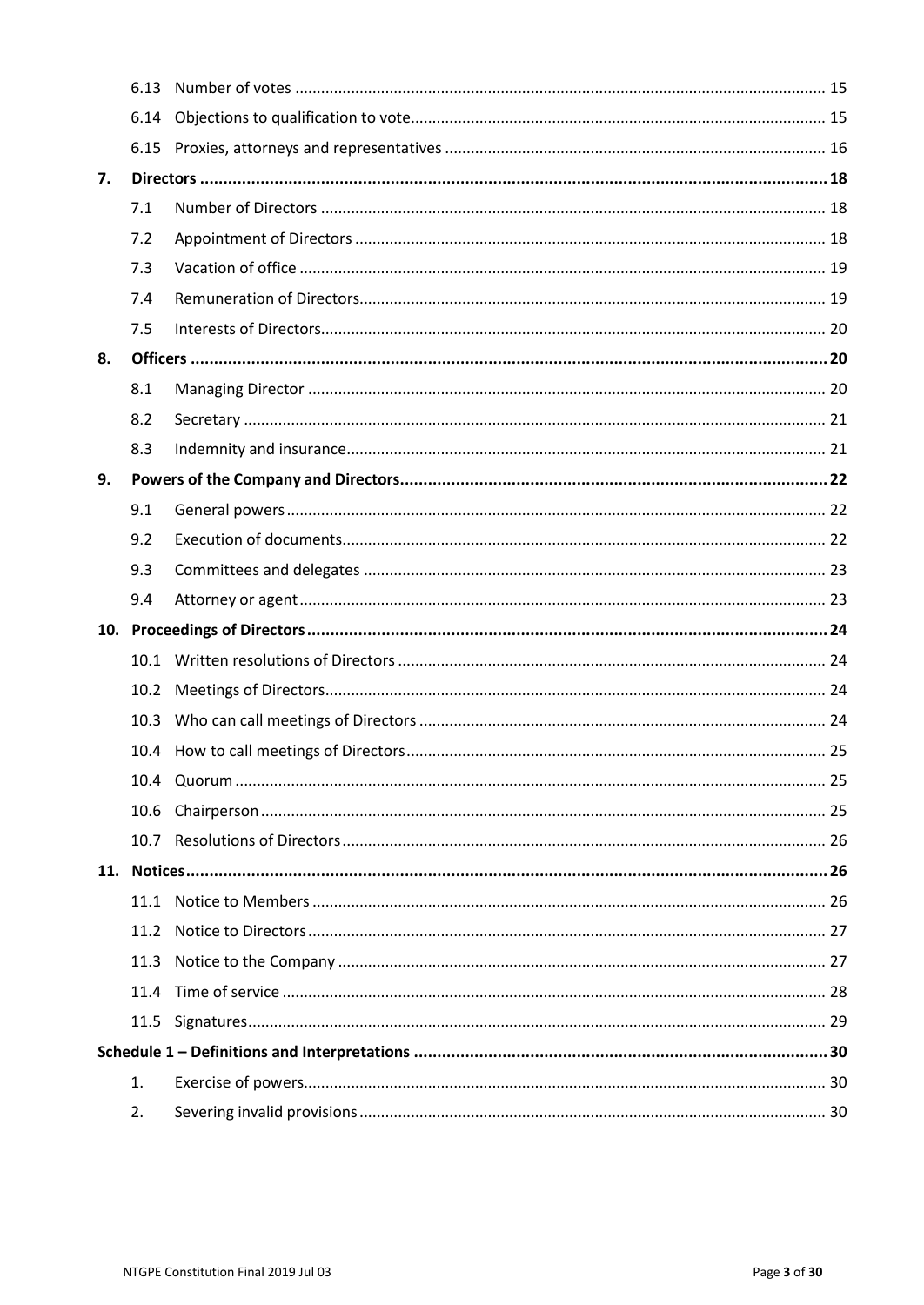## <span id="page-3-0"></span>**1. Definitions**

In this Constitution:

**"Business Day"** means a day except a Saturday, Sunday or public holiday in Darwin, in the Northern Territory of Australia.

**"Cessation Event"** means: the winding up, cessation or deregistration of that Member under the laws of the jurisdiction of its registration.

**"Corporations Act"** means the *Corporations Act* 2001 (Commonwealth), except to the extent of any exemption, modification, declaration or order made in respect of that legislation which applies to the Company.

**"Directors"** mean the directors of the Company for the time being.

**"Legal Costs"** of a person means legal costs incurred by that person in defending an action for a Liability of that person.

**"Liability"** of a person means any liability incurred by that person as an officer of the Company or a subsidiary of the Company.

**"Member"** means a person whose name is entered in the Register as a member of the Company.

**"Notice"** means a notice given pursuant to, or for the purposes of, this Constitution or the Corporations Act.

**"Personal Representative"** means the legal personal representative, executor or administrator of the estate of a deceased person.

**"Prescribed Notice"** means 21 days or any shorter period of notice for a meeting allowed under the Corporations Act.

**"Register"** means the register of Members kept under the Corporations Act and, where appropriate, includes any branch register.

**"Relevant Officer"** means a person who is, or has been, a Director or Secretary.

**"Secretary"** means a company secretary of the Company for the time being.

## <span id="page-3-1"></span>**2. Interpretation**

- a) In this Constitution:
	- i. a reference to a meeting of Members includes a meeting of any class of Members;
	- ii. a Member is taken to be present at a meeting of Members if the Member is present in person or by proxy, attorney or a Member's representative;
	- iii. a reference to something being **"written"** or **"in writing"** includes that thing being represented or reproduced in any mode in a visible form; and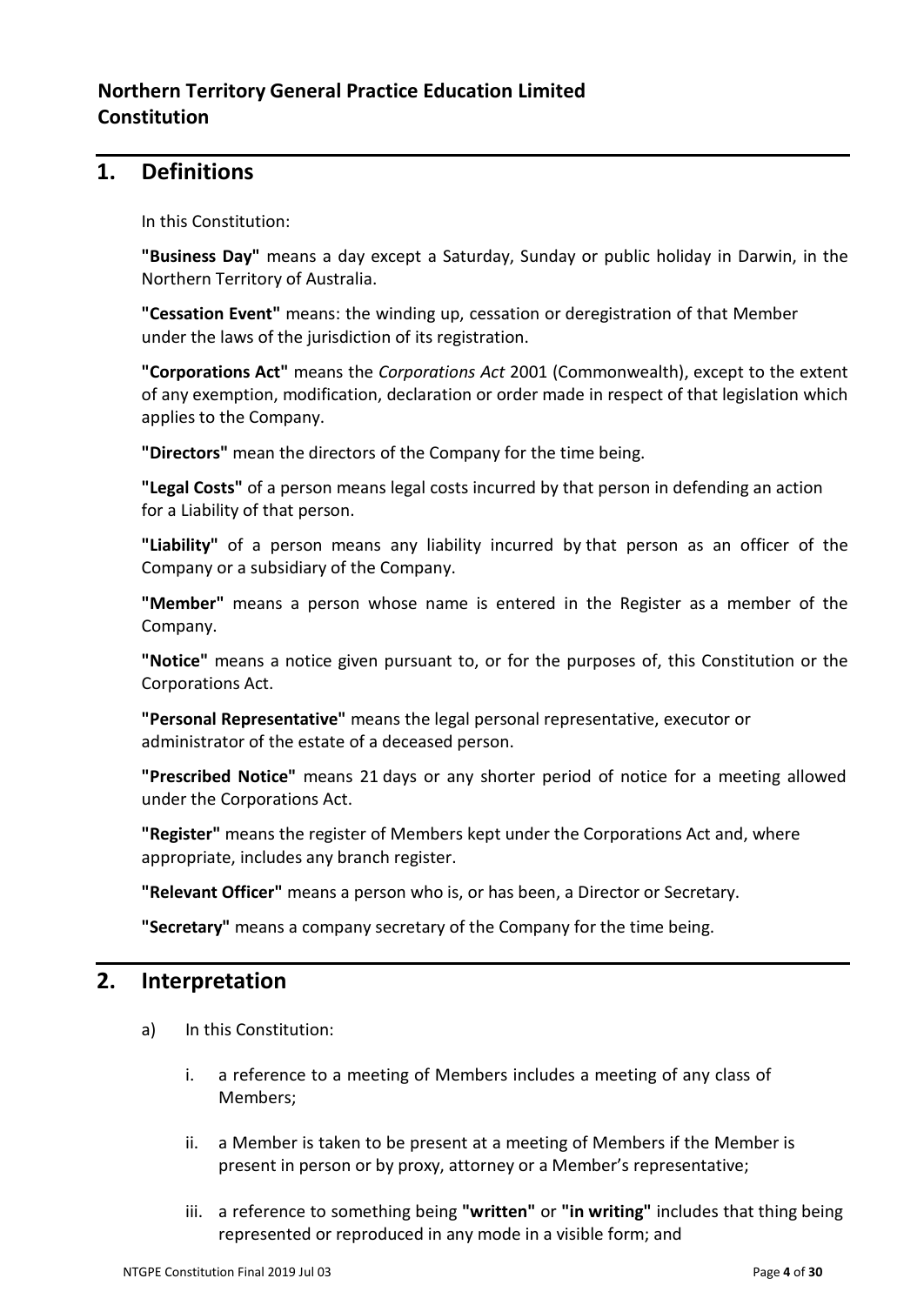- iv. where a notice or document is required by this Constitution to be signed, that notice or document may be authenticated by any other manner permitted by the Corporations Act or any other law, instead of being signed.
- b) In this Constitution, headings are for convenience only and do not affect interpretation, and unless the context indicates a contrary intention:
	- i. words importing the singular include the plural (and vice versa);
	- ii. words indicating a gender include every other gender;
	- iii. the word **"person"** includes an individual, the estate of an individual, a corporation, an authority, an association or a joint venture (whether incorporated or unincorporated), a partnership and a trust;
	- iv. where a word or phrase is given a defined meaning, any other part of speech or grammatical form of that word or phrase has a corresponding meaning; and
	- v. the word **"includes"** in any form is not a word of limitation.
- c) Unless the context indicates a contrary intention, in this Constitution:
	- i. a reference to a clause or a schedule is to an article or a schedule of this Constitution;
	- ii. a reference in a schedule to a clause is to a clause of that schedule;
	- iii. a schedule is part of this Constitution; and
	- iv. a reference to this Constitution is to this Constitution (and where applicable any of its provisions) as modified or repealed from time to time.
- d) Unless the context indicates a contrary intention, in this Constitution, a reference to any statute or to any statutory provision includes any statutory modification or re-enactment of it or any statutory provision substituted for it, and all ordinances, by laws, regulations, rules and statutory instruments (however described) issued under it.
- e) Unless the context indicates a contrary intention:
	- i. an expression in a provision of this Constitution that deals with a matter dealt with by a provision of the Applicable Law has the same meaning as in that provision of the Applicable Law; and
	- ii. an expression in a provision of this Constitution that is defined in section 9 of the Corporations Act has the same meaning as in that section.

## <span id="page-4-0"></span>**3. Preliminary**

#### <span id="page-4-1"></span>**3.1 Definitions and interpretation**

Schedule 1 applies and forms part of this Constitution.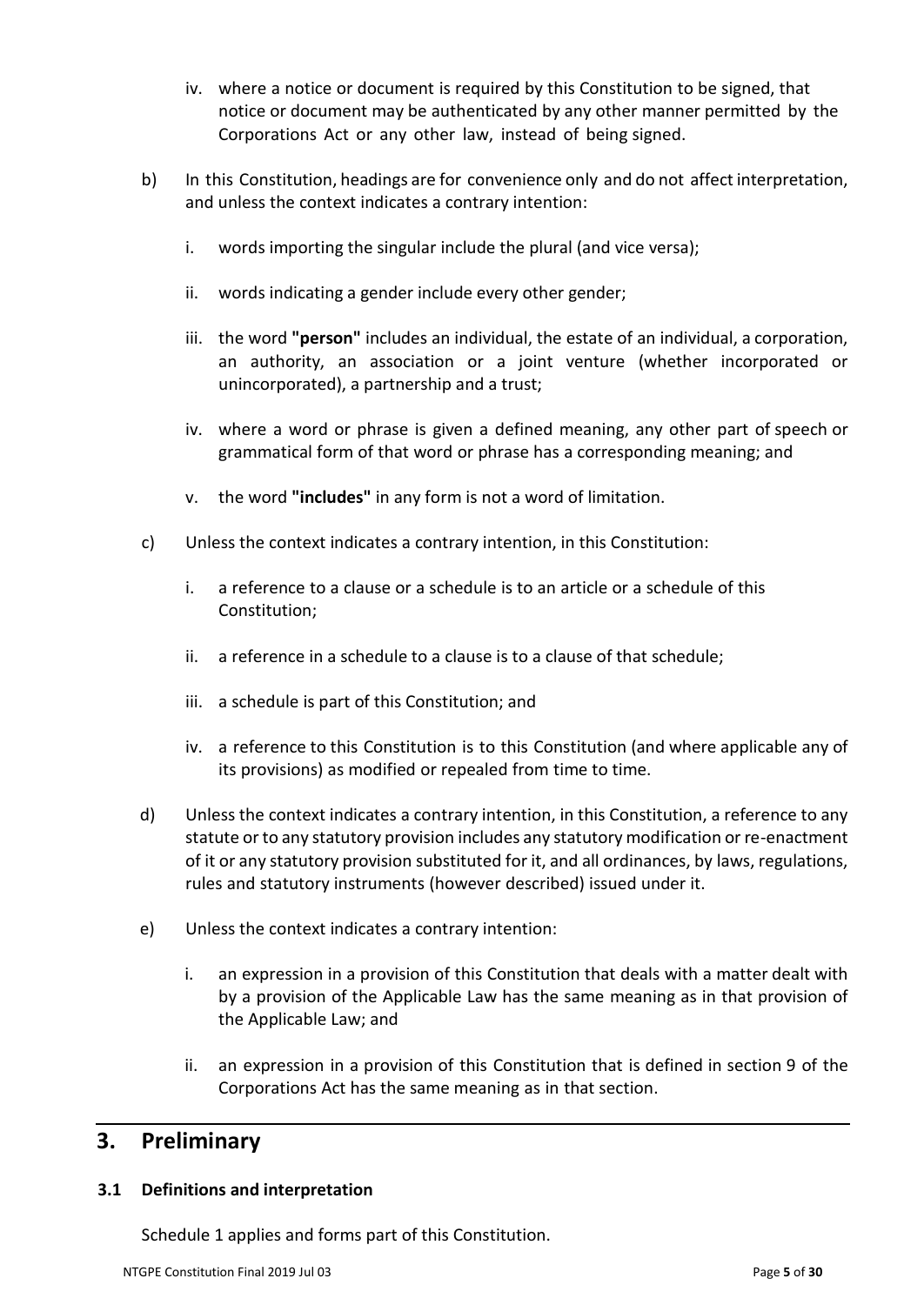#### <span id="page-5-0"></span>**3.2 Nature of the Company**

- a) The Company is a public company limited by guarantee.
- b) Each Member undertakes to contribute an amount not exceeding \$2.00 to the property of the Company if the Company is wound up:
	- i. at a time when that person is a Member; or
	- ii. within one year of the time that person ceased to be a Member,

for:

- iii. payment of the debts and liabilities of the Company contracted before that person ceased to be a Member;
- iv. payment of the costs, charges and expenses of winding up the Company; and
- v. adjustment of the rights of the contributories among themselves.

#### <span id="page-5-1"></span>**3.3 Replaceable rules**

The replaceable rules in the Corporations Act do not apply to the Company.

#### <span id="page-5-2"></span>**3.4 Objects**

- a) The objects of the Company are:
	- i. To provide and facilitate the education of health care professionals and support the delivery of health services in Northern and Central Australia and other jurisdictions with similar needs.
	- ii. Without limiting the generality of the foregoing the objects of the company include but are not limited to the following:
		- A. To provide education and continuing professional development to doctors, students and other health professionals;
		- B. To provide cultural education and training in cross- cultural practice to health professionals;
		- C. To conduct or promote training courses or programs to education professionals in relation to health care delivery;
		- D. To collaborate with appropriate agencies in acquiring, purchasing, building, leasing or otherwise suitable facilities to maximise:
			- 1. the ability of health services to cater adequately for educational and training activities and maximise learning opportunities;
			- 2. the availability of educational facilities for training activities; and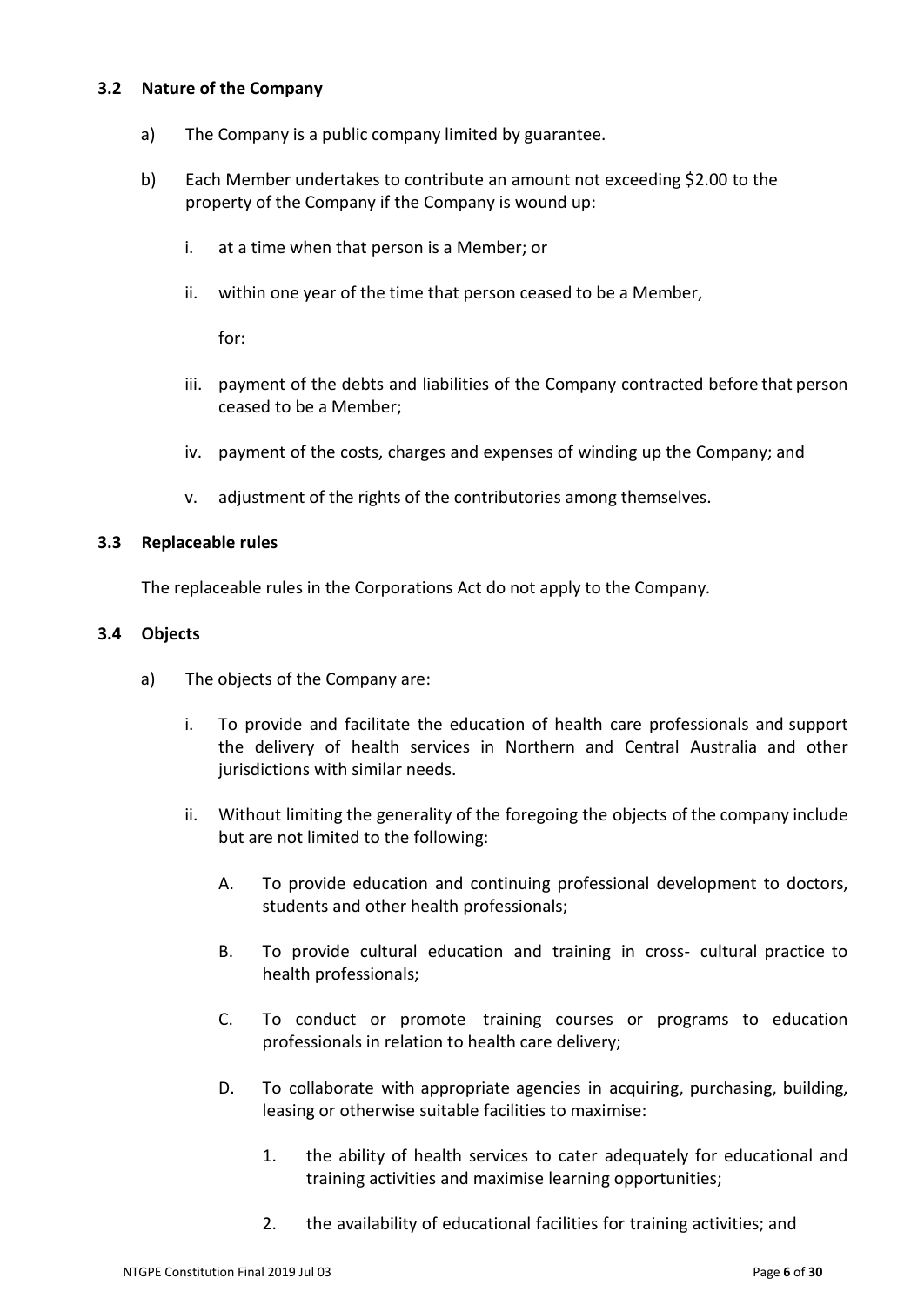- 3. the availability of housing and other supportive facilities for GP registrars, doctors, other health professionals and students wherever training is or can be provided;
- E. To engage in or promote research in education and health care.
- b) The Company must apply the income and property of the Company only in promoting the objects of the Company.

#### <span id="page-6-0"></span>**3.5 Separate objects**

Each of the objects in clause 3.2 is a separate object of the Company, and must not be construed by reference to any other object.

#### <span id="page-6-1"></span>**3.6 Powers of the Company**

Subject to clause 3.7, the Company has all the powers of an individual and a body corporate.

#### <span id="page-6-2"></span>**3.7 No power to issue shares**

The Company has no power to issue or allot shares.

## <span id="page-6-3"></span>**4. Non-profit nature of the Company**

#### <span id="page-6-4"></span>**4.1 Non-profit**

- a) The income and property of the Company must be applied solely towards the promotion of the objects of the Company as set out in this Constitution.
- b) No income or property of the Company may be paid or transferred, directly or indirectly, by way of dividend, surplus on winding up or otherwise, to a Member except for bona fide payments to a Member:
	- i. in return for services rendered by or goods supplied by the Member to the Company in the ordinary and usual course of business; or
	- ii. as principal payments on money lent by the Member, and interest payments if the interest is at a commercial rate.

#### <span id="page-6-5"></span>**4.2 No distribution of profits to Members on winding up**

- a) Where property remains after the winding-up or dissolution of the Company, and satisfaction of all its debts and liabilities, it must not be distributed among the Members.
- b) Property referred to in rule 4.2(a) must be given to another fund, authority or institution:
	- i. with materially the same objects of the Company;
	- ii. that is a charitable organisation;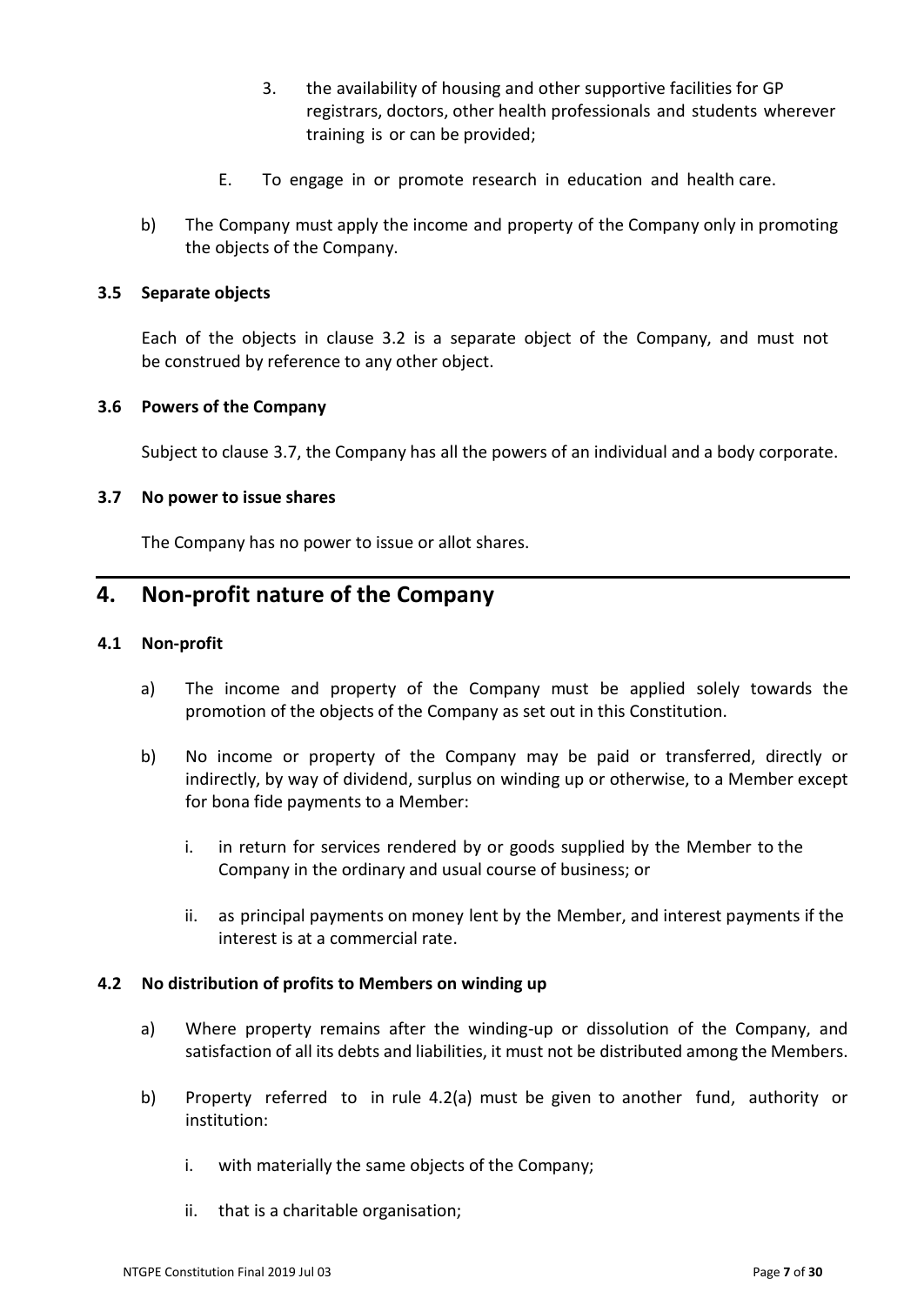- iii. whose constituent documents require the fund, authority or institution to apply its income solely to promoting its objects; and
- iv. with a prohibition on distribution of its income and property among its members to an extent at least as great as is imposed on the Company under this Constitution.
- c) The fund, authority or institution to receive property under rule 4.2(b) must be decided by the Members at or before the time of the dissolution.

#### <span id="page-7-0"></span>**4.3 Limited liability on winding up**

- a) The liability of the Members is limited to the amount specified in rule 4.3(c).
- b) Subject to rule 4.3(c), if the Company is wound up while a person is a Member, or within one year after the person ceases to be a Member, the person must contribute to the assets of the Company for:
	- i. the payment of the debts and liabilities of the Company contracted before the person ceased to be a Member;
	- ii. the costs of winding up; and
	- iii. the adjustment of the rights of the contributors among themselves.
- c) The maximum liability of each Member under rule 4.3(b) is \$2.

## <span id="page-7-1"></span>**5. Members**

#### <span id="page-7-2"></span>**5.1 Nomination of Members**

Each of the following is a Member of the Company:

- (a) Health Network Northern Territory Ltd operating as Northern Territory PHN (ABN 17 158 970 480);
- (b) Aboriginal Medical Services Alliance Northern Territory Aboriginal Corporation (ABN 26 263 401 676)
- (c) Australian College of Rural and Remote Medicine (ABN 12 078 081 848);
- (d) The Royal Australian College of General Practitioners (ABN 34 000 223 807);
- (e) Charles Darwin University (ABN 54 093 513 649); and
- (f) The Flinders University of South Australia (ABN 65 542 596 200).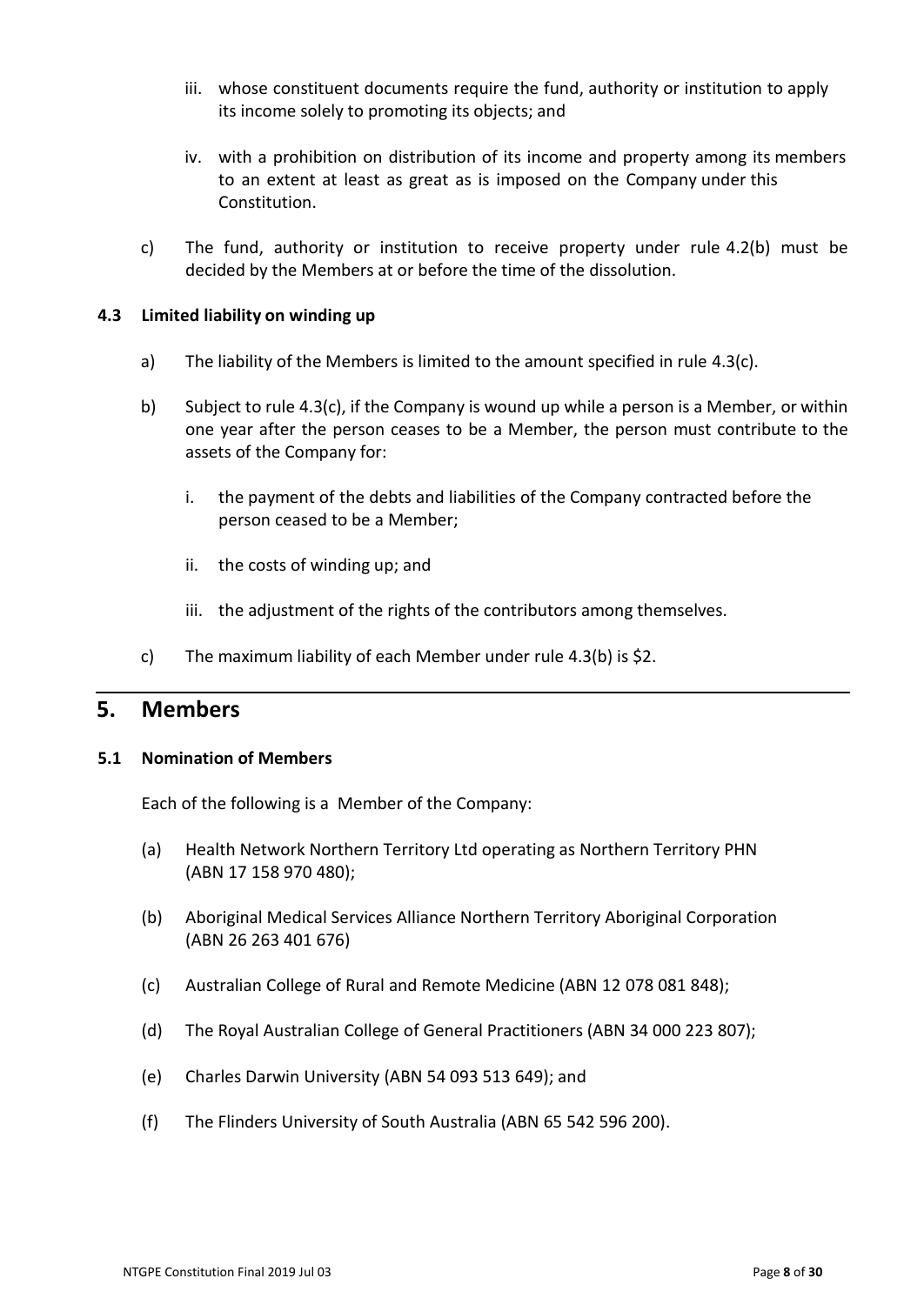#### <span id="page-8-0"></span>**5.2 Members representatives**

Each Member appoints the person holding the office specified below (from time to time) as that Members representative to exercise all the powers of that Member under this Constitution:

- a) Health Network Northern Territory Ltd operating as Northern Territory PHN The Chairperson
- b) Aboriginal Medical Services Alliance Northern Territory Aboriginal Corporation The Chairperson
- c) Australian College of Rural and Remote Medicine The President
- d) The Royal Australian College of General Practitioners The President
- e) Charles Darwin University The Vice-Chancellor
- f) The Flinders University of South Australia The Vice-Chancellor

And referred to as 'Members representative'.

#### <span id="page-8-1"></span>**5.3 Replacement Nomination**

Each Member may alter the appointment made in clause 5.2 by written notice to the Company, and in that event the Members representative ceases to be the Members representative from the time that:

- a) the Company receives that notice; and
- b) the Member appoints another person to be the Members representative.

#### <span id="page-8-2"></span>**5.4 No transfers**

The rights of being a Member are not transferable whether by operation of law or otherwise.

#### <span id="page-8-3"></span>**5.5 Ceasing to be a Member**

- a) a person will cease to be a Member if:
	- i. the Member resigns in accordance with clause 5.6; or
	- ii. a Cessation Event occurs in respect of the Member.
- b) The estate of a Member who has ceased to operate is not released from any liability in respect of that person being a Member.

#### <span id="page-8-4"></span>**5.6 Resignation**

- c) A Member may resign as a Member by giving the Company notice in writing.
- d) Unless the notice provides otherwise, a resignation by a Member takes effect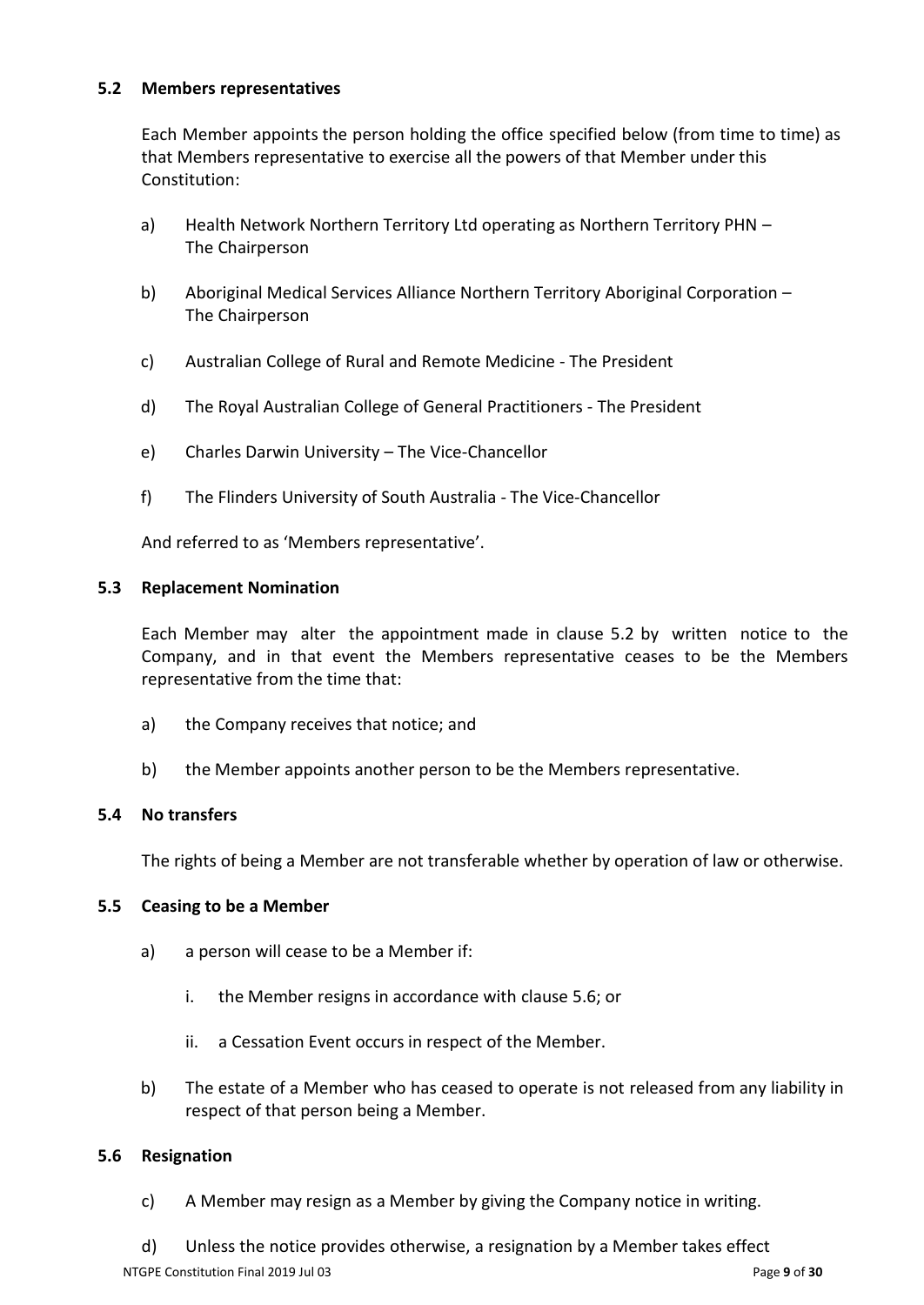immediately on the giving of that notice to the Company.

#### <span id="page-9-0"></span>**5.7 Certificates**

- a) The Company may issue to each Member, free of charge, a certificate evidencing that person as a Member.
- b) The Company may issue a replacement certificate of being a Member if:
	- i. the Company receives and cancels the existing certificate; or
	- ii. the Company is satisfied that the existing certificate is lost or destroyed, and the Member pays any fee as the Directors reasonably resolve.

### <span id="page-9-1"></span>**6. Proceedings of Members**

#### <span id="page-9-2"></span>**6.1 Written resolutions of Members**

While the Company has only one Member, the Company may pass a resolution by that Member signing a record in writing of that resolution.

#### <span id="page-9-3"></span>**6.2 Who can call meetings of Members**

- a) Subject to the Corporations Act, the Directors may call a meeting of Members at a time and place as the Directors resolve.
- b) The Directors must call and arrange to hold a general meeting of the Company on the request of Members made in accordance with the Corporations Act.
- c) The Members may call and arrange to hold a general meeting of the Company as provided by the Corporations Act.

#### <span id="page-9-4"></span>**6.3 Annual General Meeting**

- a) The Company must hold an AGM if required by, and in accordance with, the Corporations Act.
- b) The business of an AGM may include any of the following, even if not referred to in the notice of the meeting:
	- i. the consideration of the annual financial report, director's report and auditor's report for the Company;
	- ii. the appointment of Directors;
	- iii. the appointment of the auditor of the Company; and
	- iv. the fixing of the remuneration of the auditor of the Company.

#### <span id="page-9-5"></span>**6.4 How to call meetings of Members**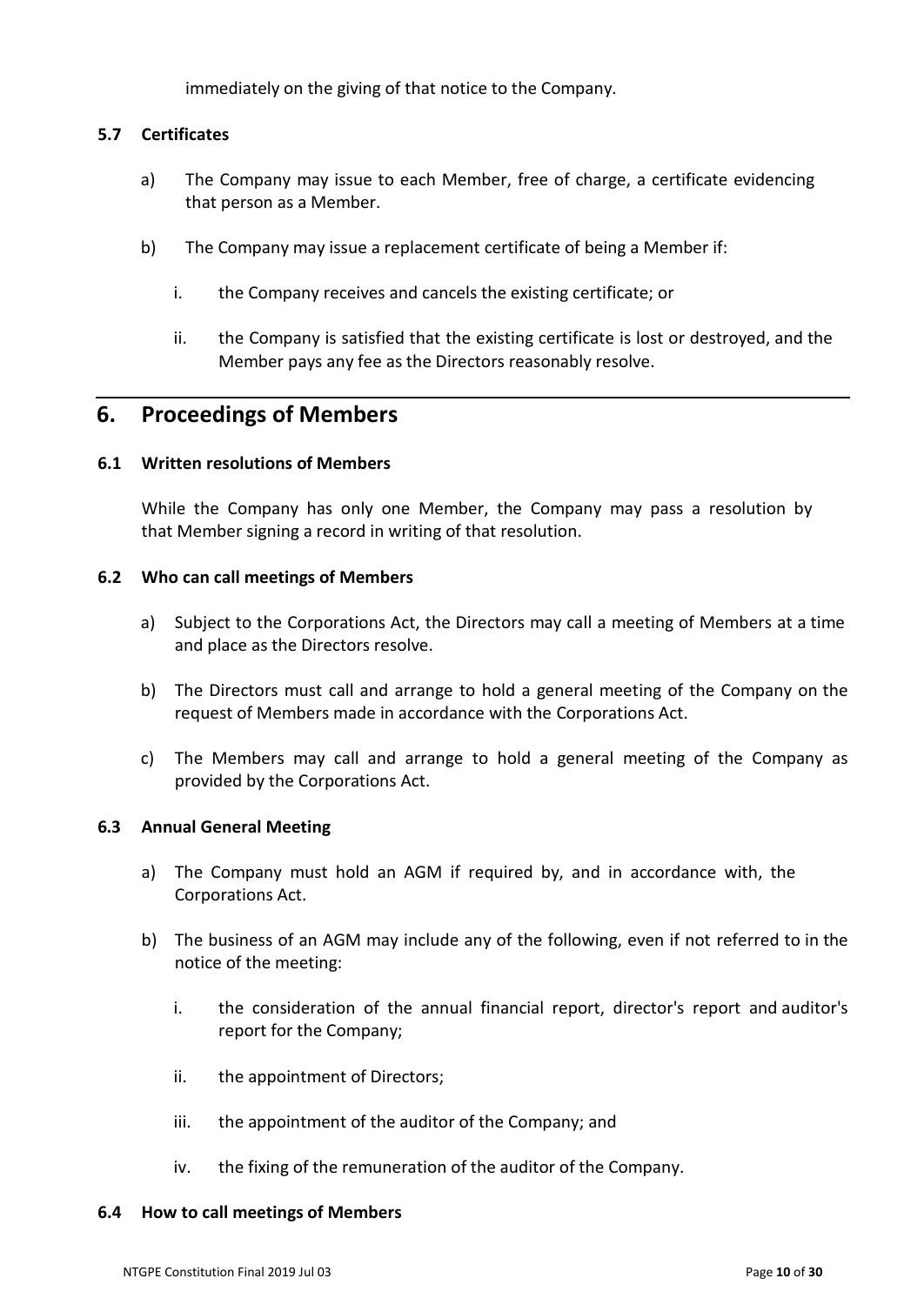- a) The Company must give not less than Prescribed Notice of a meeting of Members.
- b) Notice of a meeting of Members must be given to each Member, each Director, and any auditor of the Company.
- c) Subject to clause 6.12(h), a notice of a meeting of Members must:
	- i. set out the place, date and time for the meeting (and if the meeting is to be held in 2 or more places, the technology that will be used to facilitate this);
	- ii. state the general nature of the business of the meeting; and
	- iii. set out or include any other information or documents specified by the Corporations Act.
- d) A person may waive notice of any meeting of Members by notice in writing to the Company to that effect.
- e) Subject to the Corporations Act, anything done (including the passing of a resolution) at a meeting of Members is not invalid because either or both a person does not receive notice of the meeting or the Company accidentally does not give notice of the meeting to a person.

#### <span id="page-10-0"></span>**6.5 Right to attend meetings**

- a) Each Member and any auditor of the Company is entitled to attend any meetings of Members.
- b) Subject to this Constitution, each Director is entitled to attend and speak at all meetings of Members.

#### <span id="page-10-1"></span>**6.6 Meeting at more than one place**

- a) A meeting of Members may be held in 2 or more places linked together by any technology that:
	- i. gives the Members as a whole in those places a reasonable opportunity to participate in proceedings;
	- ii. enables the chairperson to be aware of proceedings in each place; and
	- iii. enables the Members in each place to vote.
- b) If a meeting of Members is held in 2 or more places under clause 6.6(a):
	- i. a Member present at one of the places is taken to be present at the meeting; and
	- ii. the chairperson of that meeting may determine at which place the meeting is taken to have been held.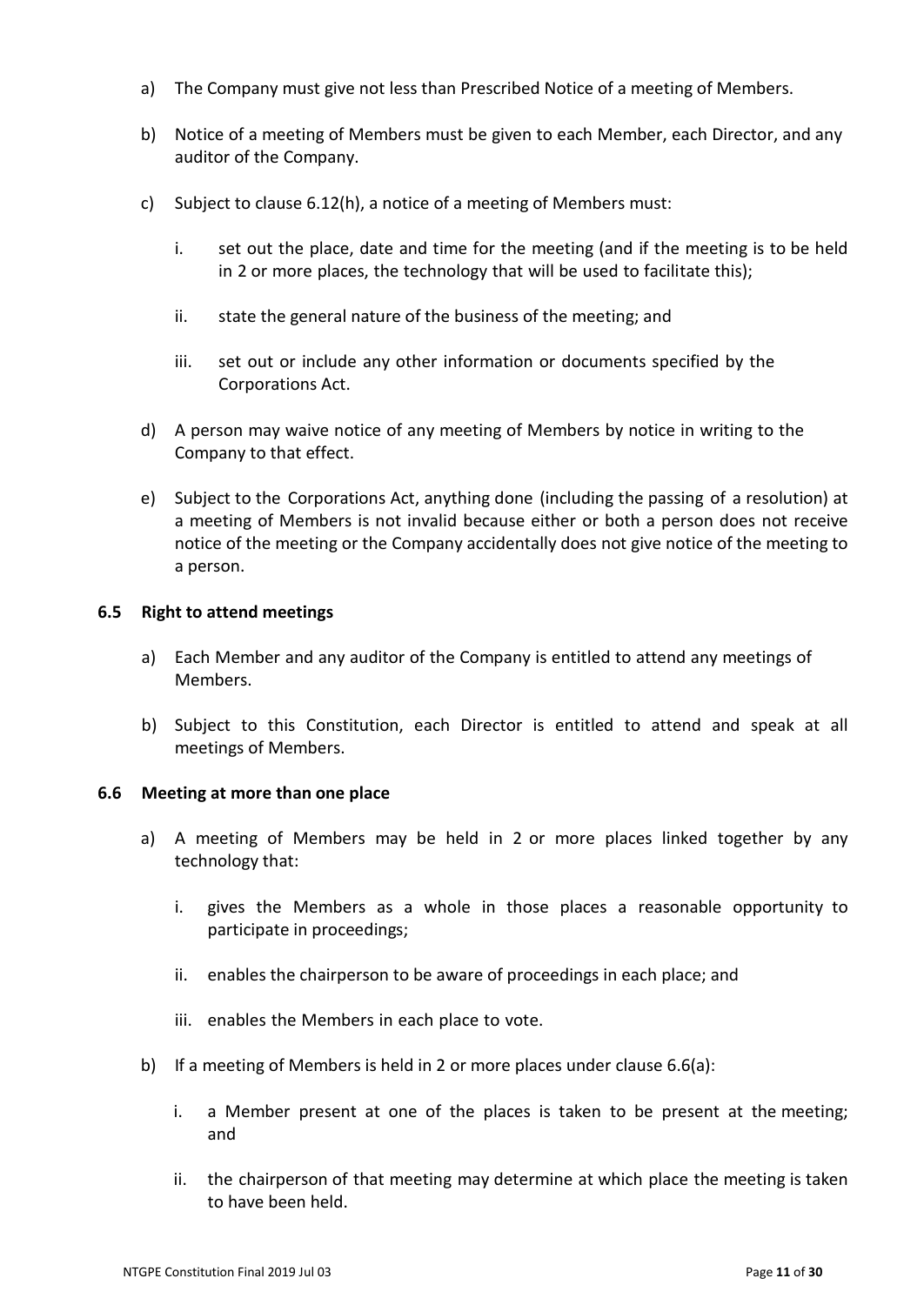#### <span id="page-11-0"></span>**6.7 Quorum**

- a) A quorum for a meeting of Members is four (4) Members entitled to vote at that meeting.
- b) In determining whether a quorum for a meeting of Members is present:
	- i. where more than one proxy or attorney or representative of a Member is present, only one of those persons is counted;
	- ii. where a person is present as a Member and as a proxy of another Member, that person is counted separately for each appointment provided that there is at least one other Member present, and
	- iii. where a person is present as a proxy for more than one Member, that person is counted separately for each appointment provided that there is at least one other Member present.
- c) A quorum for a meeting of Members must be present at the commencement of the meeting. If a quorum is present at the commencement of a meeting of Members, it is taken to be present throughout the meeting unless the chairperson otherwise determines.
- d) If a quorum is not present within 30 minutes after the time appointed for a meeting of Members:
	- i. if the meeting was called under clause  $6.2(b)$  or clause  $6.2(c)$ , the meeting is dissolved; and
	- ii. any other meeting is adjourned to the date, time and place as the Directors may by notice to the Members appoint, or failing any appointment, to the same day in the next week at the same time and place as the meeting adjourned.
- e) If a quorum is not present within 30 minutes after the time appointed for an adjourned meeting of Members, the meeting is dissolved.

#### <span id="page-11-1"></span>**6.8 Chairperson**

- a) The chairperson of Directors must (if present within 15 minutes after the time appointed for the holding of the meeting and willing to act) chair each meeting of Members.
- b) If at a meeting of Members:
	- i. there is no chairperson of Directors;
	- ii. the chairperson of Directors is not present within 15 minutes after the time appointed for the holding of a meeting of Members; or
	- iii. the chairperson of Directors is present within that time but is not willing to chair all or part of that meeting,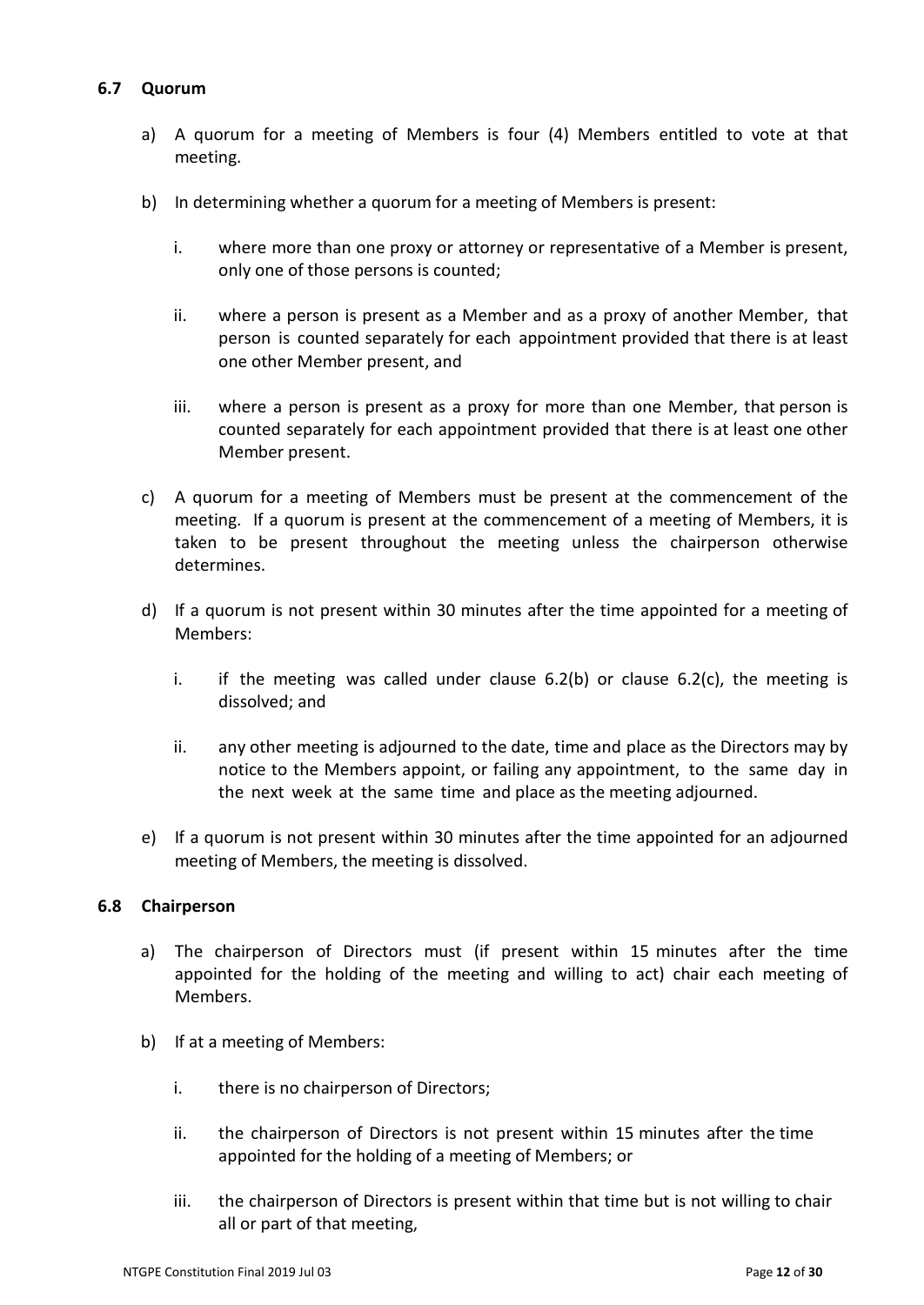the Directors present may, by majority vote, elect a person present to chair all or part of the meeting of Members.

- c) Subject to clause 6.8(a), if at a meeting of Members:
	- i. a chairperson of that meeting has not been elected by the Directors under clause 6.8(b); or
	- ii. the chairperson elected by the Directors is not willing to chair all or part of a meeting of Members,

the Members present must elect another person present and willing to act to chair all or part of that meeting.

#### <span id="page-12-0"></span>**6.9 General conduct of meetings**

- a) Subject to the Corporations Act, the chairperson of a meeting of Members is responsible for the general conduct of that meeting and for the procedures to be adopted at that meeting.
- b) The chairperson of a meeting of Members may delegate any power conferred by this clause to any person.
- c) The powers conferred on the chairperson of a meeting of Members under this clause 6.9 do not limit the powers conferred by law.

#### <span id="page-12-1"></span>**6.10 Resolutions of Members**

- a) Subject to the Corporations Act, a resolution at a meeting of Members is passed if the number of votes cast in favour of the resolution by Members entitled to vote on the resolution exceeds the number of votes cast against the resolution by Members entitled to vote on the resolution.
- b) Unless a poll is requested in accordance with clause 6.11, a resolution put to the vote at a meeting of Members must be decided by vote.
- c) A declaration by the chairperson of a meeting of Members that a resolution on a show of hands is passed, passed by a particular majority, or not passed, and an entry to that effect in the minutes of the meeting, are sufficient evidence of that fact, unless proved incorrect.

#### <span id="page-12-2"></span>**6.11 Polls**

- a) A poll may be demanded on any resolution at a meeting of Members except:
	- i. the election of a chairperson of that meeting; or
	- ii. the adjournment of that meeting.
- b) A poll on a resolution at a meeting of Members may be demanded by:
	- i. at least 5 Members present and entitled to vote on that resolution;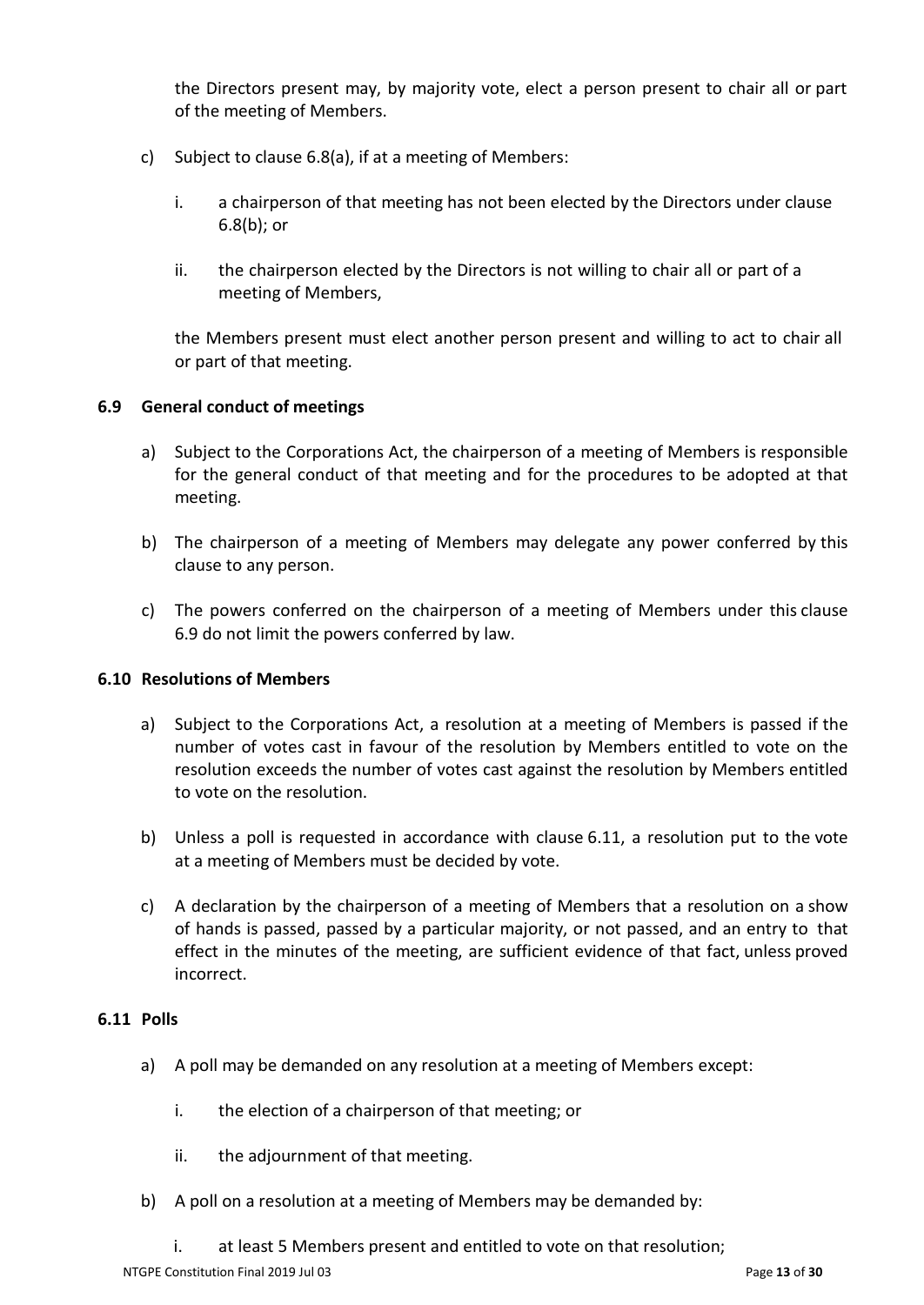- ii. one or more Members present and who are together entitled to at least 50% of the votes that may be cast on that resolution on a poll; or
- iii. the chairperson of that meeting.
- c) A poll on a resolution at a meeting of Members may be demanded:
	- i. before a vote on that resolution is taken; or
	- ii. before or immediately after the results of the vote on that resolution on a show of hands are declared.
- d) A demand for a poll may be withdrawn.
- e) A poll demanded on a resolution at a meeting of Members other than for the election of a chairperson of that meeting or the adjournment of that meeting must be taken in the manner and at the time and place the chairperson directs.
- f) The result of a poll demanded on a resolution of a meeting of Members is a resolution of that meeting.
- g) A demand for a poll on a resolution of a meeting of Members does not prevent the continuance of that meeting or that meeting dealing with any other business.

#### <span id="page-13-0"></span>**6.12 Adjourned, cancelled and postponed meetings**

- a) Subject to the Corporations Act, the chairperson:
	- i. may adjourn a meeting of Members to any day, time and place; and
	- ii. must adjourn a meeting of Members if the Members present with a majority of votes that may be cast at that meeting agree or direct the chairperson to do so. The chairperson may adjourn that meeting to any day, time and place.
- b) No person other than the chairperson of a meeting of Members may adjourn that meeting.
- c) The Company is only required to give notice of a meeting of Members resumed from an adjourned meeting if the period of adjournment exceeds 21 days.
- d) Only business left unfinished is to be transacted at a meeting of Members resumed after an adjournment.
- e) Subject to the Corporations Act and this clause 6.12, the Directors may at any time postpone or cancel a meeting of Members by giving notice not less than 5 Business Days before the time at which the meeting was to be held to each person who is, at the date of the notice:
	- i. a Member;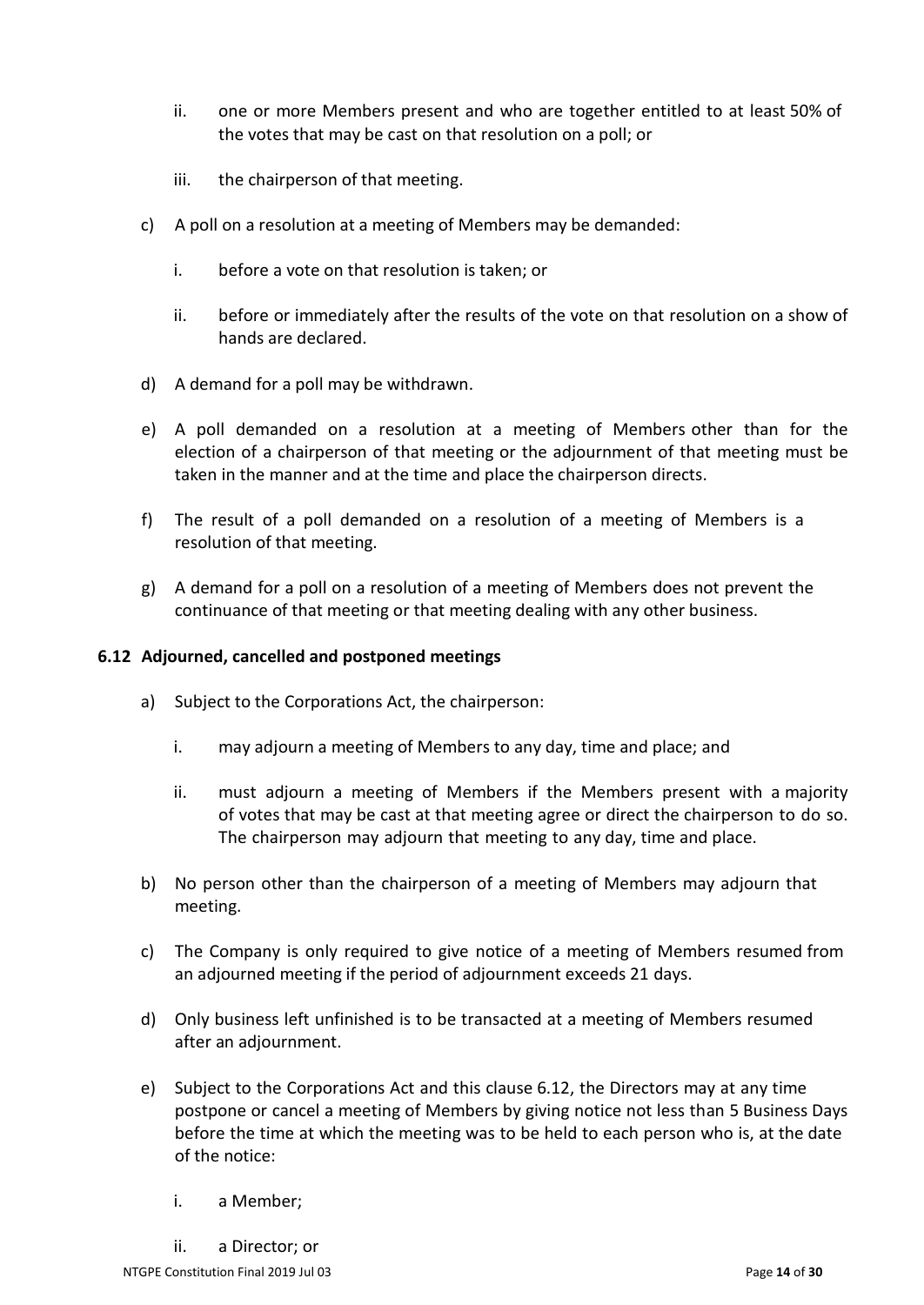- iii. auditor of the Company.
- f) A general meeting called under clause 6.2(b) must not be cancelled by the Directors without the consent of the Members who requested the meeting.
- g) A general meeting called under clause 6.2(c) must not be cancelled or postponed by the Directors without the consent of the Members who called the meeting.
- h) A notice under clause 6.12(c) of a meeting of Members resumed from an adjourned meeting and a notice postponing a meeting of Members must set out the place, date and time for the revised meeting (and if the revised meeting is to be held in 2 or more places, the technology that will be used to facilitate this).

#### <span id="page-14-0"></span>**6.13 Number of votes**

- a) Subject to this Constitution and any rights or restrictions attached to a class of Members, on a show of hands or on a poll at a meeting of Members, every Member present has one vote.
- b) In the case of an equality of votes on a resolution at a meeting of Members, the chairperson of that meeting has a casting vote on that resolution both on a show of hands and on a poll, in addition to any vote the chairperson of that meeting has in respect of that resolution.
- c) A Member present at a meeting of Members is not entitled to vote on any resolution if any amount due and payable to the Company by that person in their capacity as a Member has not been paid.
- d) A Member present at a meeting of Members is not entitled to vote on a resolution at that meeting where that vote is prohibited by the Corporations Act or an order of a court of competent jurisdiction.
- e) The Company must disregard any vote on a resolution purported to be cast by a Member present at a meeting of Members where that person is not entitled to vote on that resolution.
- f) The authority of a proxy or attorney for a Member or Member's representative (appointed pursuant to 5.2 or 5.3) to speak or vote at a meeting of Members is suspended while the Member's representative is present in person at that meeting.

#### <span id="page-14-1"></span>**6.14 Objections to qualification to vote**

- a) An objection to the qualification of any person to vote at a meeting of Members may only be made:
	- i. before that meeting, to the Directors; or
	- ii. at that meeting (or any resumed meeting if that meeting is adjourned), to the chairperson of that meeting.

NTGPE Constitution Final 2019 Jul 03 **Page 15** of **30** Page 15 of **30** b) Any objection under clause 6.14(a) must be decided by the chairperson of the meeting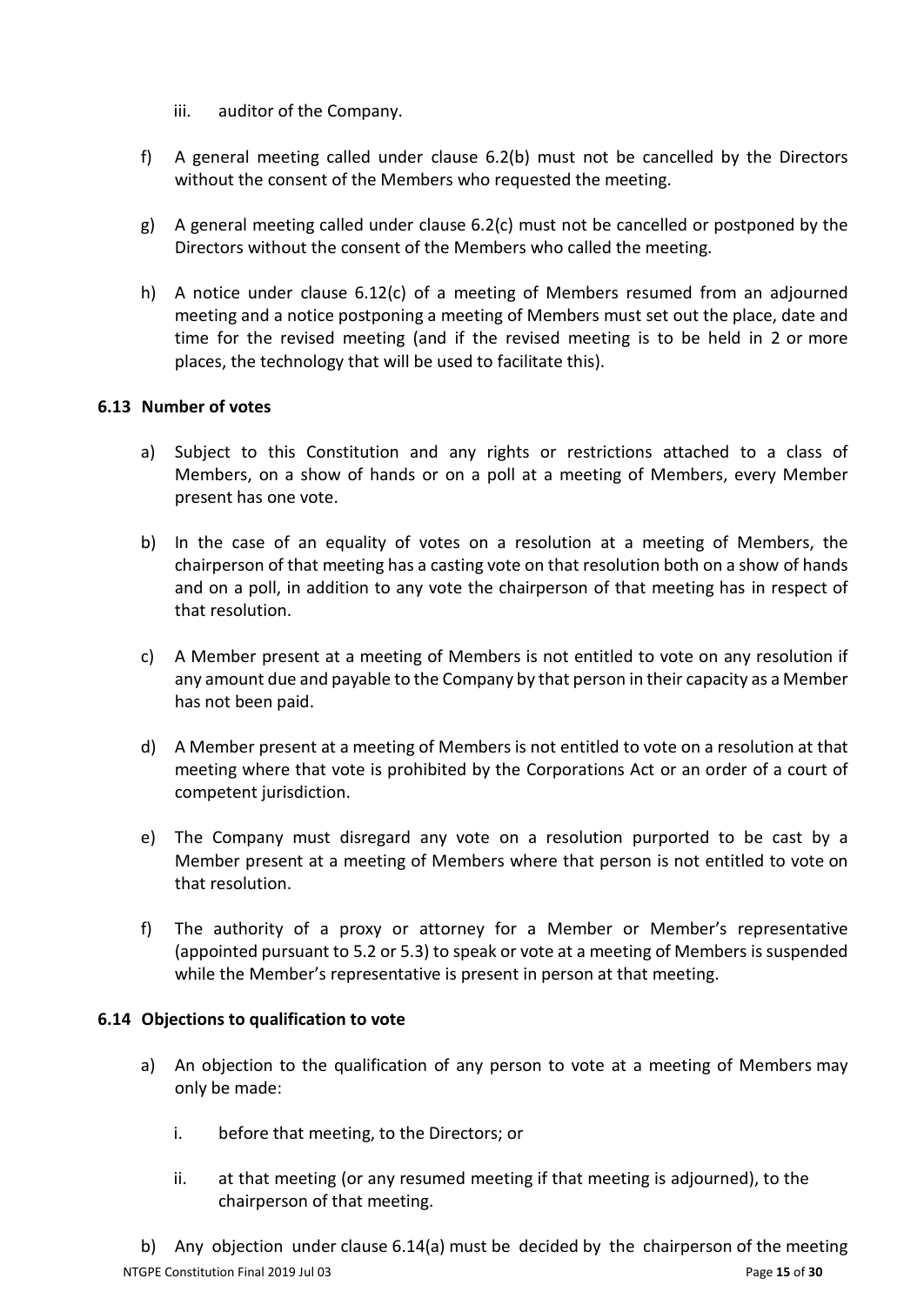of Members whose decision, made in good faith, is final and conclusive.

#### <span id="page-15-0"></span>**6.15 Proxies, attorneys and representatives**

- a) A Member, who is entitled to attend and cast a vote at a meeting of Members, may vote on a show of hands and on a poll:
	- i. in person or, if the Member is a body corporate, by its representative (appointed pursuant to 5.2 or 5.3) or in accordance with the Corporations Act;
	- ii. by not more than one proxy; or
	- iii. by not more than one attorney.
- b) A Members representative (appointed pursuant to 5.2 or 5.3) may appoint a proxy, attorney or representative for:
	- i. all or any number of meetings of Members; or
	- ii. a particular meeting of Members.
- c) A proxy or attorney of a Member need not be a Member.
- d) An instrument appointing a proxy is valid if it is signed by the Member or Members representative making the appointment and contains:
	- i. the name and address of that Member;
	- ii. the name of the Company;
	- iii. the name of the proxy or the name of the office of the proxy; and
	- iv. the meetings of Members at which the proxy may be used.
- e) The chairperson of a meeting of Members may determine that an instrument appointing a proxy is valid even if it contains only some of the information specified in clause 6.15(c).
- f) An instrument appointing an attorney or representative must be in a form as the Directors may prescribe or the chairperson of a meeting of Members may accept.
- g) Subject to the Corporations Act, the decision of the chairperson of a meeting of Members as to the validity of an instrument appointing a proxy, attorney or representative is final and conclusive.
- h) Unless otherwise provided in the Corporations Act or in the instrument appointing a proxy or attorney, a proxy or attorney may:
	- i. agree to a meeting of Members being called by shorter notice than is required by the Corporations Act or this Constitution;
	- ii. agree to a resolution being either or both proposed and passed at a meeting of Members of which notice of less than 21 days is given;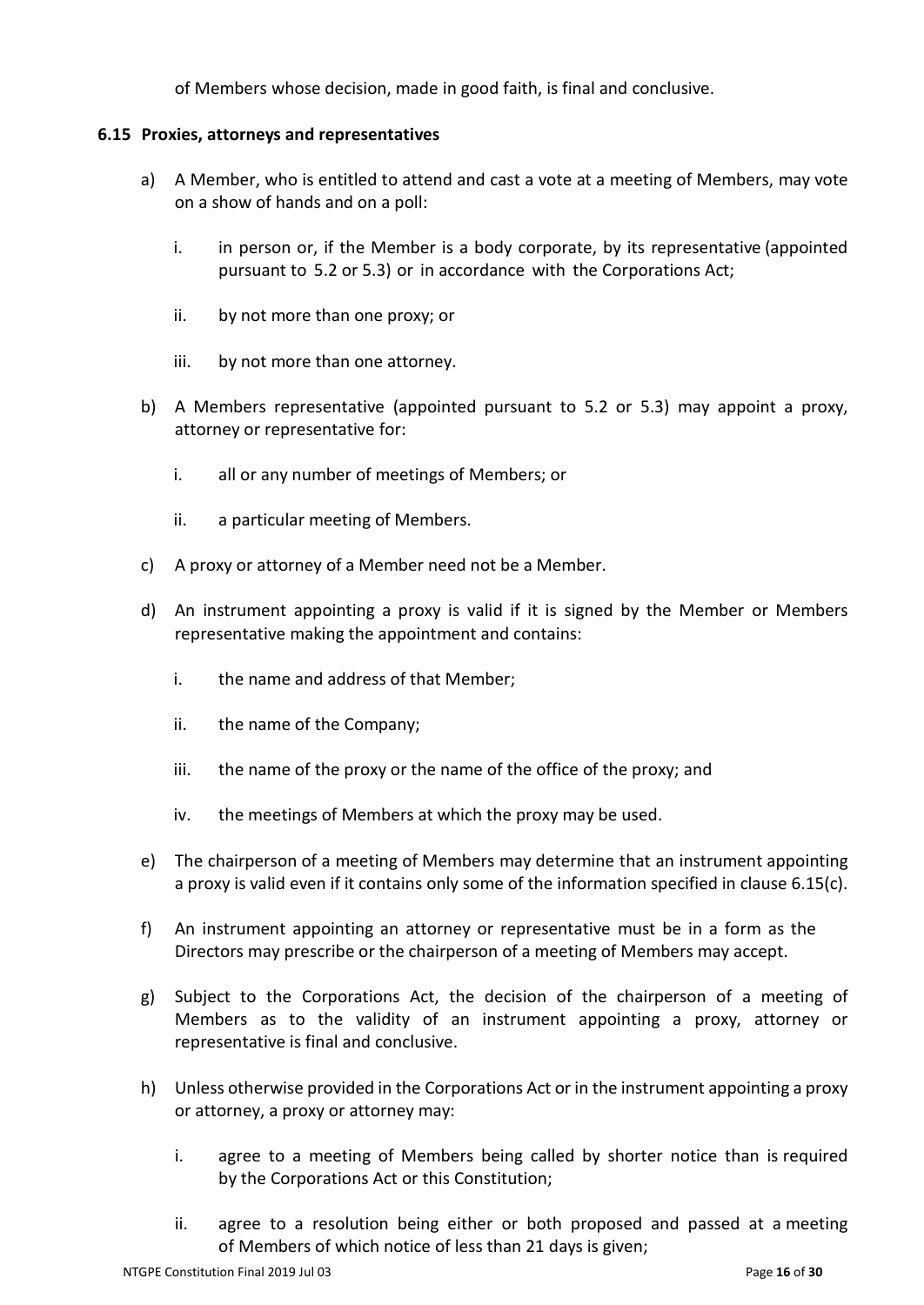- iii. speak on any resolution at a meeting of Members on which the proxy or attorney may vote;
- iv. vote at a meeting of Members (but only to the extent allowed by the appointment);
- v. demand or join in demanding a poll on any resolution at a meeting of Members on which the proxy or attorney may vote; and
- vi. attend and vote at any meeting of Members which is rescheduled or adjourned.
- i) Unless otherwise provided in the Corporations Act or in the instrument appointing a proxy or attorney, a proxy or attorney may vote on:
	- i. any amendment to a resolution on which the proxy or attorney may vote;
	- ii. any motion not to put that resolution or any similar motion; and
	- iii. any procedural motion relating to that resolution, including a motion to elect the chairperson of a meeting of Members, vacate the chair or adjourn that meeting,

even if the appointment directs the proxy or attorney how to vote on that resolution.

- j) If the name of the proxy or the name of the office of the proxy in a proxy form of a Members representative is not filled in, the proxy of that Members representative is:
	- i. the person specified by the Company in the form of proxy in the case the Member representative does not choose; or
	- ii. if no person is so specified, the chairperson of that meeting.
- k) A Member or Members representative may specify the manner in which a proxy or attorney is to vote on a particular resolution at a meeting of Members.
- l) An appointment of proxy or attorney for a meeting of Members is effective only if the Company receives the appointment (and any authority under which the appointment was signed or a certified copy of the authority) not less than:
	- i. 48 hours before the time scheduled for commencement of that meeting; or
	- ii. in the case of a meeting which has been adjourned, 48 hours before the time scheduled for resumption of the meeting.
- m) Unless the Company has received notice in writing of the matter not less than 48 hours before the time scheduled for the commencement of a meeting of Members, a vote cast at that meeting by a person appointed by a Members representative as a proxy, attorney or representative is, subject to this Constitution, valid even if, before the person votes:
	- i. a Cessation Event occurs in respect of that Member;
- ii. that Member or Members representative revokes the appointment of that person;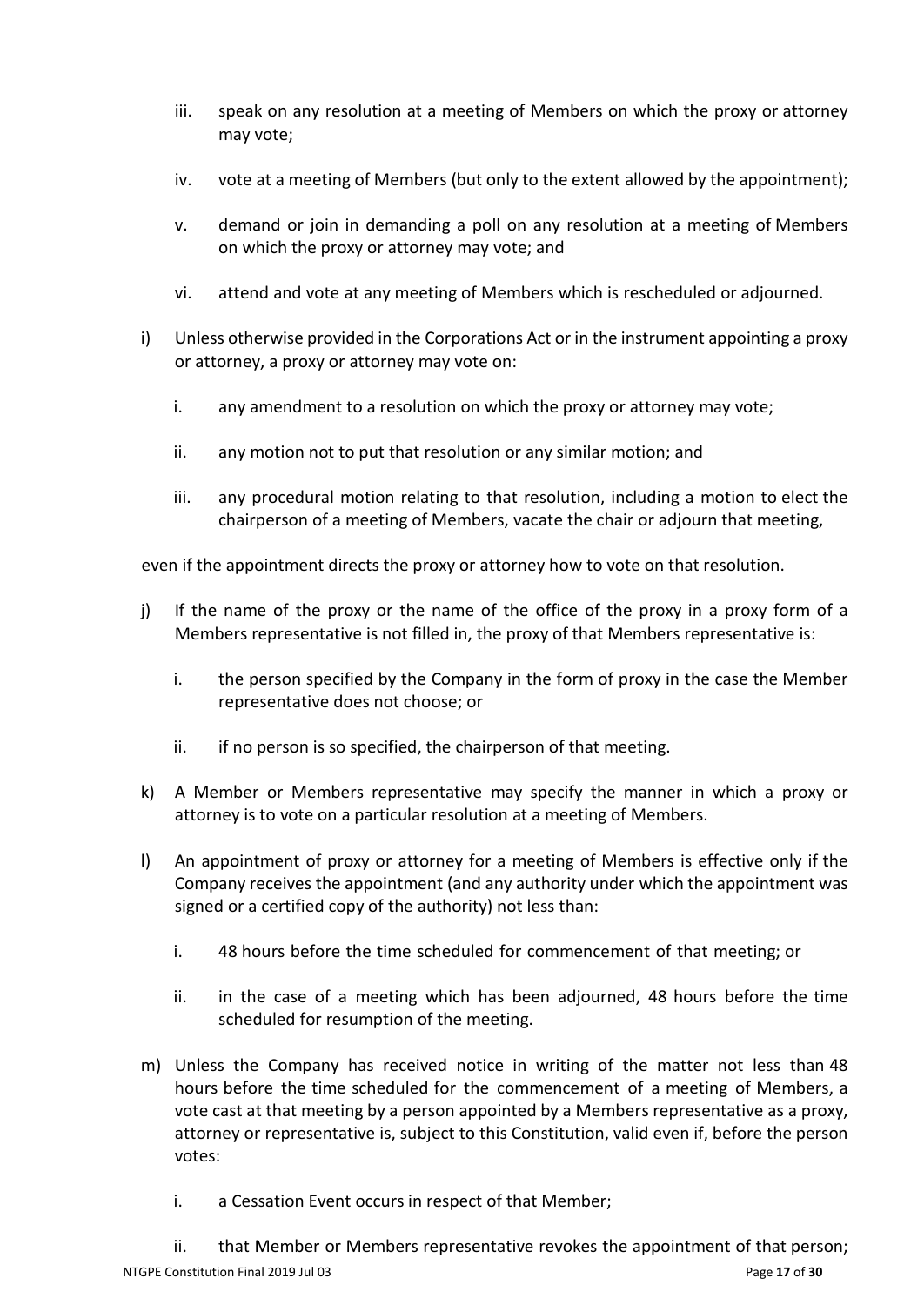or

- iii. that Member or Members representative revokes the authority under which the person was appointed by a third party.
- n) In this clause a Members appointment of a proxy or attorney is to be given precedence over one provided by that Members representative.

## <span id="page-17-0"></span>**7. Directors**

#### <span id="page-17-1"></span>**7.1 Number of Directors**

- a) The Company must have not less than 3, and not more than 9, Directors.
- b) The Company in general meeting may by ordinary resolution alter the maximum or minimum number of Directors provided that the minimum is not less than 3.
- c) If the number of Directors is below the minimum fixed by this Constitution, the Directors must not act except in emergencies, before appointing one or more directors in order to make up a quorum for a meeting of Directors, or to call and arrange to hold a meeting of Members.

#### <span id="page-17-2"></span>**7.2 Appointment of Directors**

- a) Subject to clause 7.1, after consultation with the Directors and taking into consideration the skills, knowledge and attributes that the current board of Directors have identified as necessary for the efficient functioning of the board of Directors, each Member may appoint a Director to the Company for a term of three years.
- b) A Director will usually be appointed for not more than three consecutive terms unless after consultation with the board of Directors the relevant appointing Member considers it in the best interests of the Company for a Director to serve for a further term or part of a term.
- c) Subject to clause 7.1, the Directors (or so many of them as are appointed) may appoint up to three (3) Directors to the Company (called 'Skills Based Directors).
- d) Any Skills Based Director has the same powers, privileges and obligations including voting rights as the Directors appointed by Members (except the power of appointment contained in clause 7.2(b)).
- e) The Directors appointed by the Members must ensure that the Skills Based Directors meet the proper needs of and add value to the general directorship of the Company.
- f) A Skills Based Director need not have any association, connection or relationship with any one or more of the Members.
- g) The Directors will take all reasonable steps to ensure Aboriginal membership.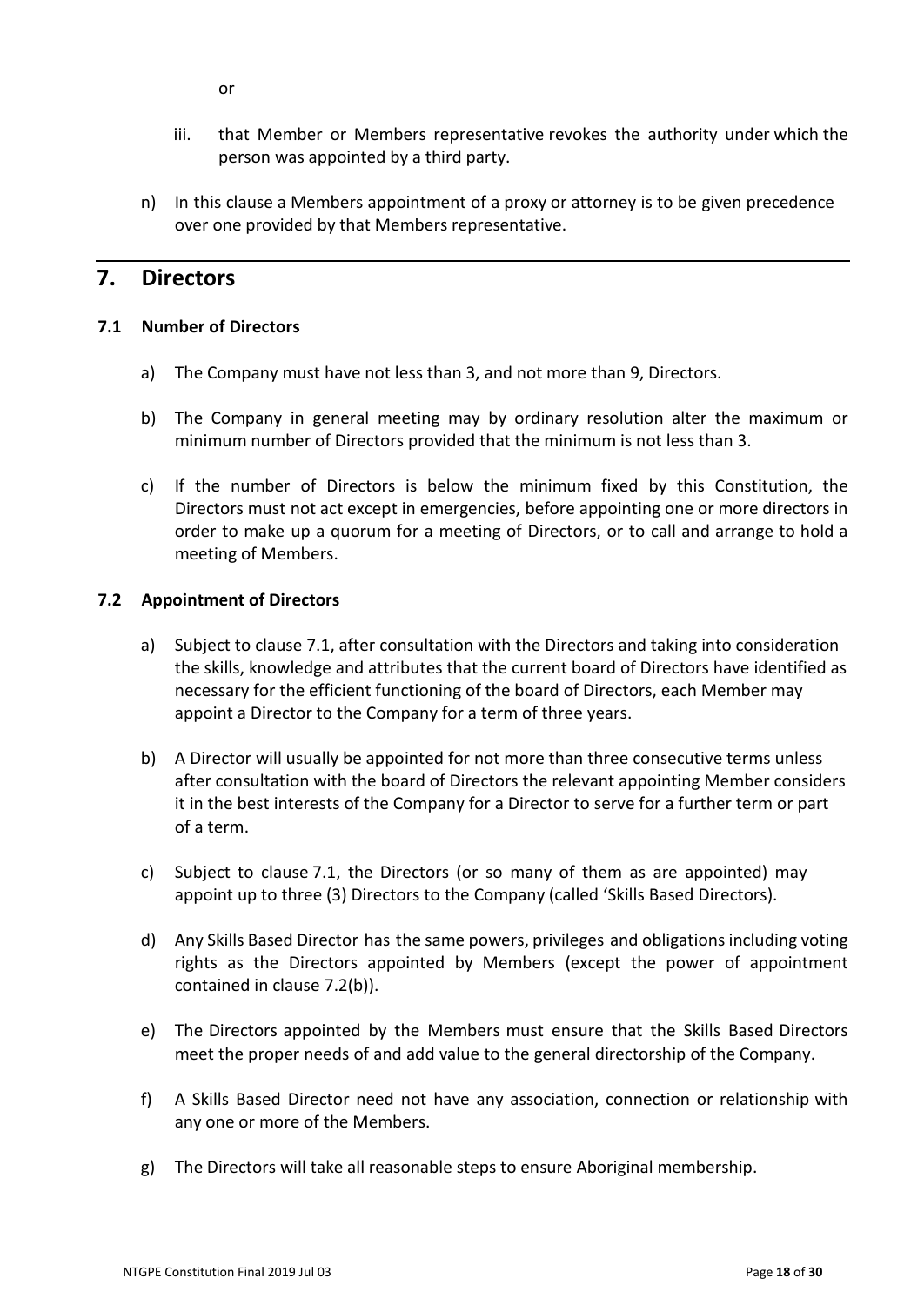#### <span id="page-18-0"></span>**7.3 Vacation of office**

- a) A Director may resign from office by giving the Company notice in writing.
- b) Subject to the ACNC Act, any Member may by notice in writing to the Company remove a Director appointed by that Member which shall take effect upon the Company receiving the notice.
- c) A Director ceases to be a Director if:
	- i. the Director becomes of unsound mind or a person whose property is liable to be dealt with under a law about mental health;
	- ii. the Director is absent without the consent of the Directors for three (3) or more consecutive meetings of the Directors held;
	- iii. the Director resigns or is removed under this Constitution;
	- iv. the Director becomes an insolvent under administration; or
	- v. the Corporations Act so provides.

#### <span id="page-18-1"></span>**7.4 Remuneration of Directors**

- a) The Company will pay reasonable directors fees to a Director for performing that person's duties and responsibilities as a Director.
- b) The amount of the director's fees paid to a Director under this clause 7.4 will be the amount approved by a resolution of the Board of Directors at the last Board meeting in each calendar year.
- c) Subject to clauses 7.4(a) and 7.4(b), the Company may pay to its Directors any remuneration that the Company determines by ordinary resolution.
- d) The Company may pay all reasonable travelling, accommodation and other expensesthat a Director properly incurs:
	- i. in attending meetings of Directors or any meetings of committees of Directors;
	- ii. in attending any meetings of Members; and
	- iii. in connection with the business of the Company.
- e) Subject to the Corporations Act, any Director may participate in any fund, trust or scheme for the benefit of:
	- i. past or present employees or Directors of the Company or a related body corporate of the Company; or
	- ii. the dependants of, or persons connected with, any person referred to in clause 7.4(e)(i).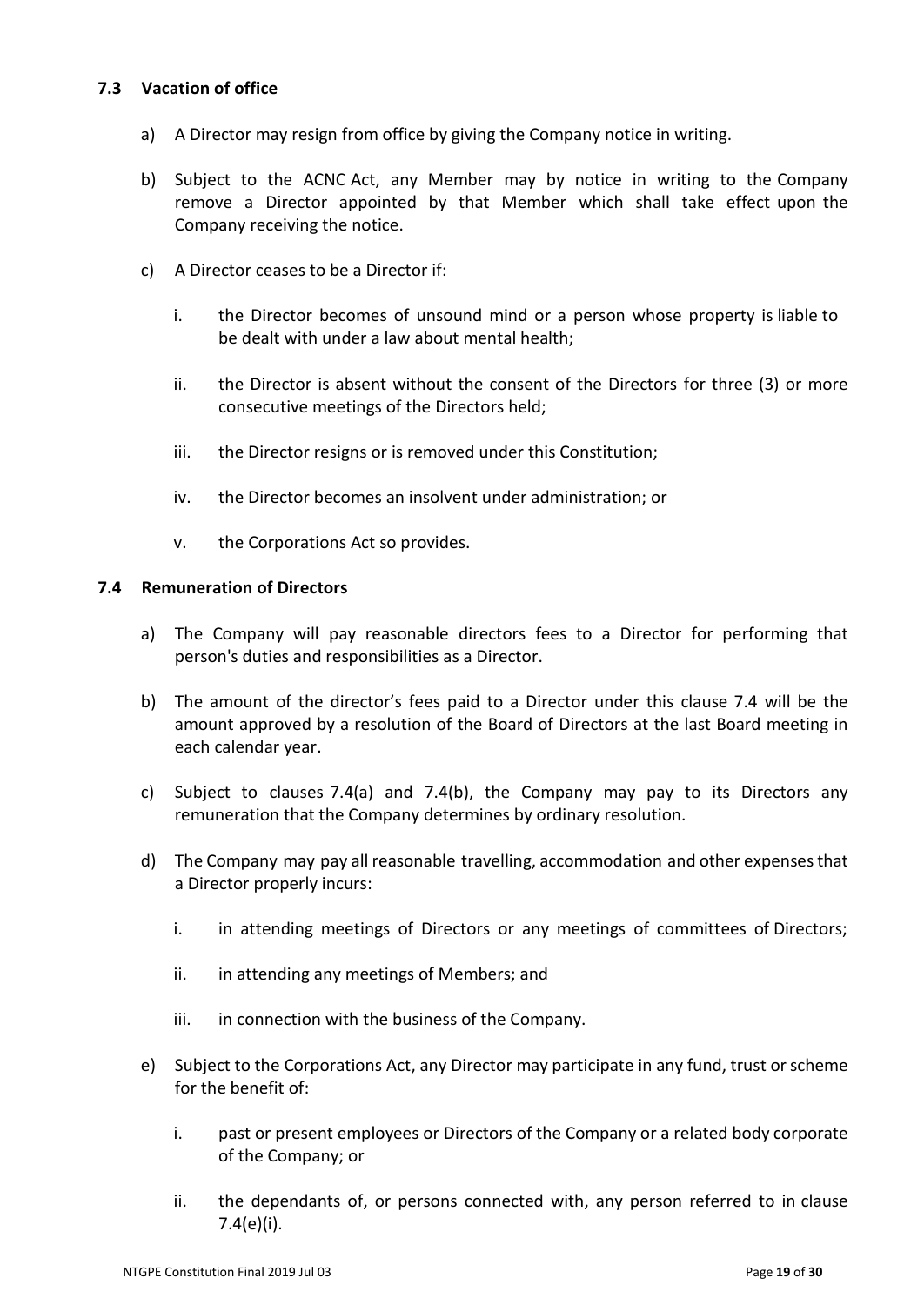f) Subject to the Corporations Act, the Company may give, or agree to give, a person a benefit in connection with that person's, or someone else's, retirement from a board or managerial office in the Company or a related body corporate of the Company.

#### <span id="page-19-0"></span>**7.5 Interests of Directors**

- a) A Director may:
	- i. hold an office or place of profit (except as auditor) in the Company, on any terms as the Directors resolve;
	- ii. hold an office or otherwise be interested in any related body corporate of the Company or other body corporate in which the Company is interested; or
	- iii. act, or the Director's firm may act, in any professional capacity for the Company (except as auditor) or any related body corporate of the Company or other body corporate in which the Company is interested,

and retain the benefits of doing so if the Director discloses in accordance with the Corporations Act the interest giving rise to those benefits.

- b) If a Director discloses the interest of the Director in accordance with the Corporations Act:
	- i. the Director may contract or make an arrangement with the Company, or a related body corporate of the Company or a body corporate in which the Company is interested, in any matter in any capacity;
	- ii. the Director may, subject to the Corporations Act, be counted in a quorum for a meeting of Directors considering the contract or arrangement;
	- iii. the Director may, subject to the Corporations Act, vote on whether the Company enters into the contract or arrangement, and on any matter that relates to the contract or arrangement;
	- iv. the Director may sign on behalf of the Company, or witness the affixing of the common seal of the Company to, any document in respect of the contract or arrangement;
	- v. the Director may retain the benefits under the contract or arrangement; and
	- vi. the Company cannot avoid the contract or arrangement merely because of the existence of the Director's interest.

## <span id="page-19-1"></span>**8. Officers**

#### <span id="page-19-2"></span>**8.1 Chief Executive Officer**

a) The Directors may appoint one or more of themselves as a chief executive officer, for any period and on any terms (including, subject to clause 7.4, as to remuneration) as the Directors resolve.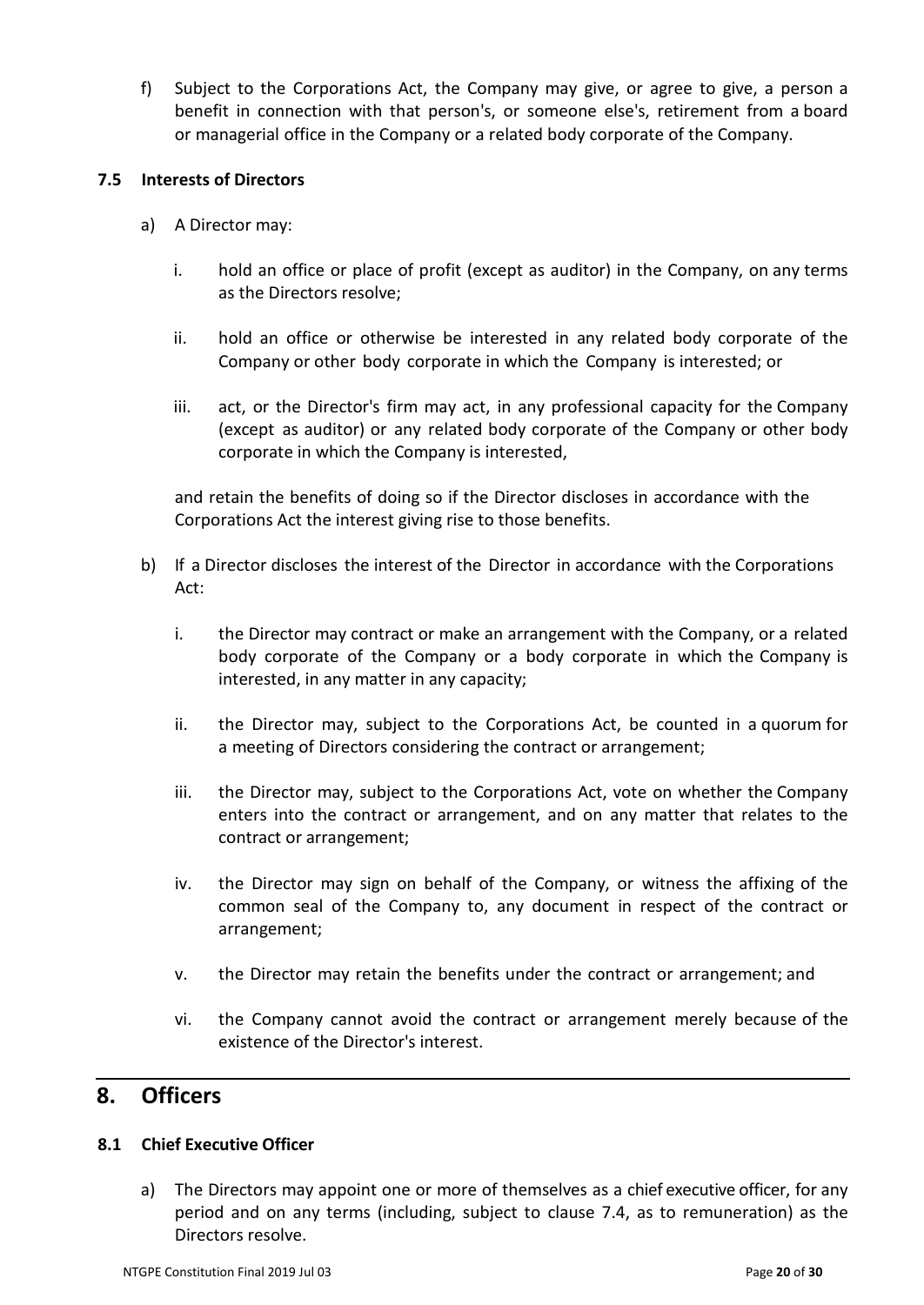- b) Subject to any agreement between the Company and a chief executive officer, the Directors may remove or dismiss a chief executive officer at any time, with or without cause.
- c) The Directors may delegate any of their powers (including the power to delegate) to a chief executive officer.
- d) The Directors may revoke or vary:
	- i. the appointment of a chief executive officer; or
	- ii. any power delegated to a chief executive officer.
- e) A chief executive officer must exercise the powers delegated to him or her in accordance with any directions of the Directors.
- f) The exercise of a delegated power by a chief executive officer is as effective as if the Directors exercised the power.
- g) A person ceases to be a chief executive officer if the person ceases to be a Director.

#### <span id="page-20-0"></span>**8.2 Secretary**

- a) The Directors may appoint one or more Secretaries, for any period and on any terms (including as to remuneration) as the Directors resolve.
- b) Subject to any agreement between the Company and a Secretary, the Directors may remove or dismiss a Secretary at any time, with or without Cause.
- c) The Directors may revoke or vary the appointment of a Secretary.

#### <span id="page-20-1"></span>**8.3 Indemnity and insurance**

- a) To the extent permitted by law, the Company may indemnify each Relevant Officer against:
	- i. a Liability of that person; and
	- ii. Legal Costs of that person.
- b) To the extent permitted by law, the Company may make a payment (whether by way of advance, loan or otherwise) to a Relevant Officer in respect of Legal Costs of that person.
- c) To the extent permitted by law, the Company may pay, or agree to pay, a premium for a contract insuring a Relevant Officer against:
	- i. a Liability of that person; and
	- ii. Legal Costs of that person.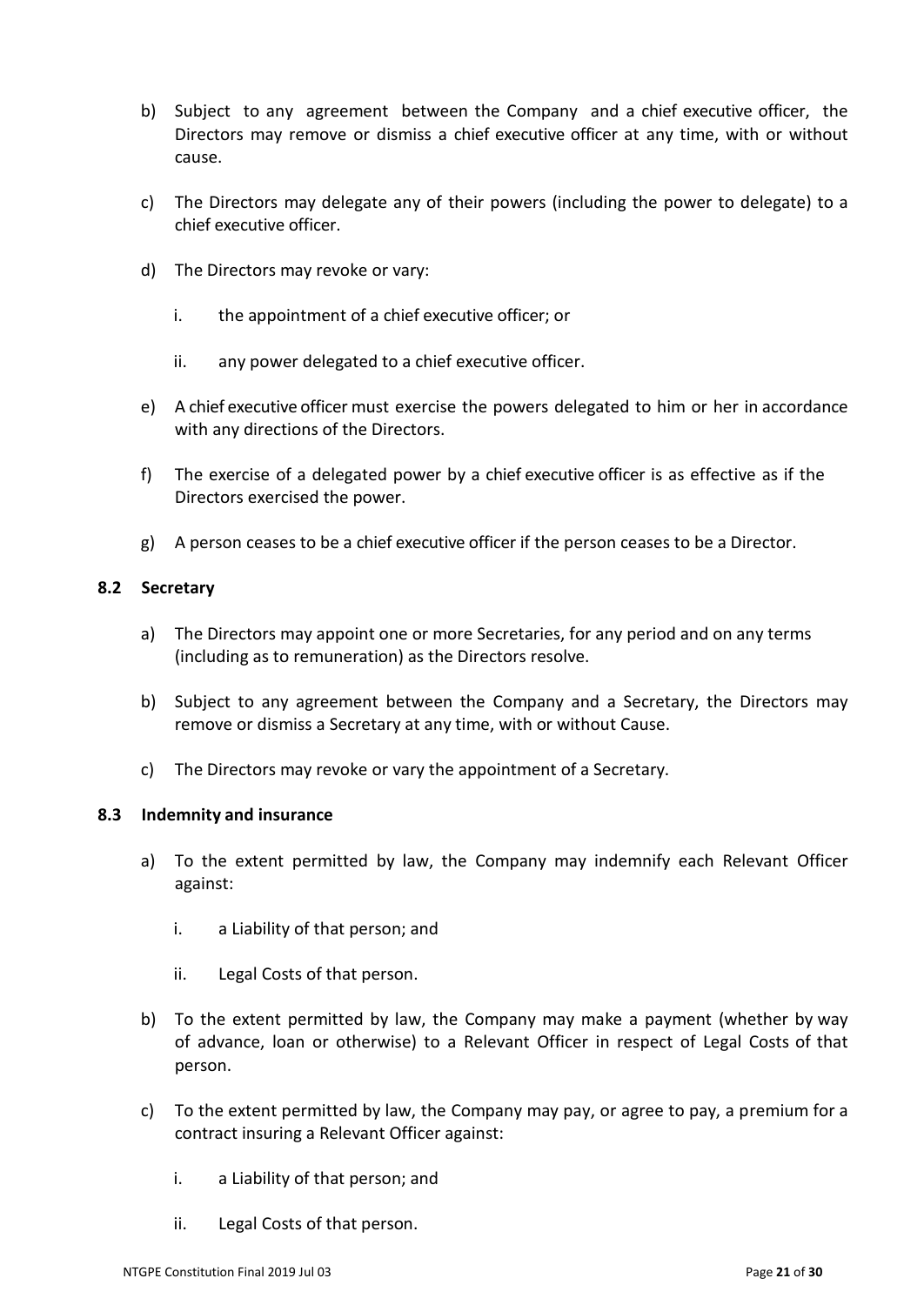- d) To the extent permitted by law, the Company may enter into an agreement or deed with:
	- i. a Relevant Officer; or
	- ii. a person who is, or has been an officer of the Company or a subsidiary of the Company,

under which the Company must do all or any of the following:

- iii. keep books of the Company and allow either or both that person and that person's advisers access to those books on the terms agreed;
- iv. indemnify that person against any Liability of that person;
- v. make a payment (whether by way of advance, loan or otherwise) to that person in respect of Legal Costs of that person; and
- vi. keep that person insured in respect of any act or omission by that person while a Relevant Officer or an officer of the Company or a subsidiary of the Company, on the terms agreed (including as to payment of all or part of the premium for the contract of insurance).

## <span id="page-21-0"></span>**9. Powers of the Company and Directors**

#### <span id="page-21-1"></span>**9.1 General powers**

- a) The Company may exercise in any manner permitted by the Corporations Act any power which a public company limited by guarantee may exercise under the Corporations Act.
- b) The business of the Company is managed by or under the direction of the Directors.
- c) The Directors may exercise all the powers of the Company except any powers that the Corporations Act or this Constitution requires the Company to exercise ingeneral meeting.

#### <span id="page-21-2"></span>**9.2 Execution of documents**

- a) If the Company has a common seal, the Company may execute a document if that seal is fixed to the document and the fixing of that seal is witnessed by:
	- i. 2 Directors;
	- ii. a Director and a Secretary; or
	- iii. a Director and another person appointed by the Directors for that purpose.
- b) The Company may execute a document without a common seal if the document is signed by:
	- i. 2 Directors;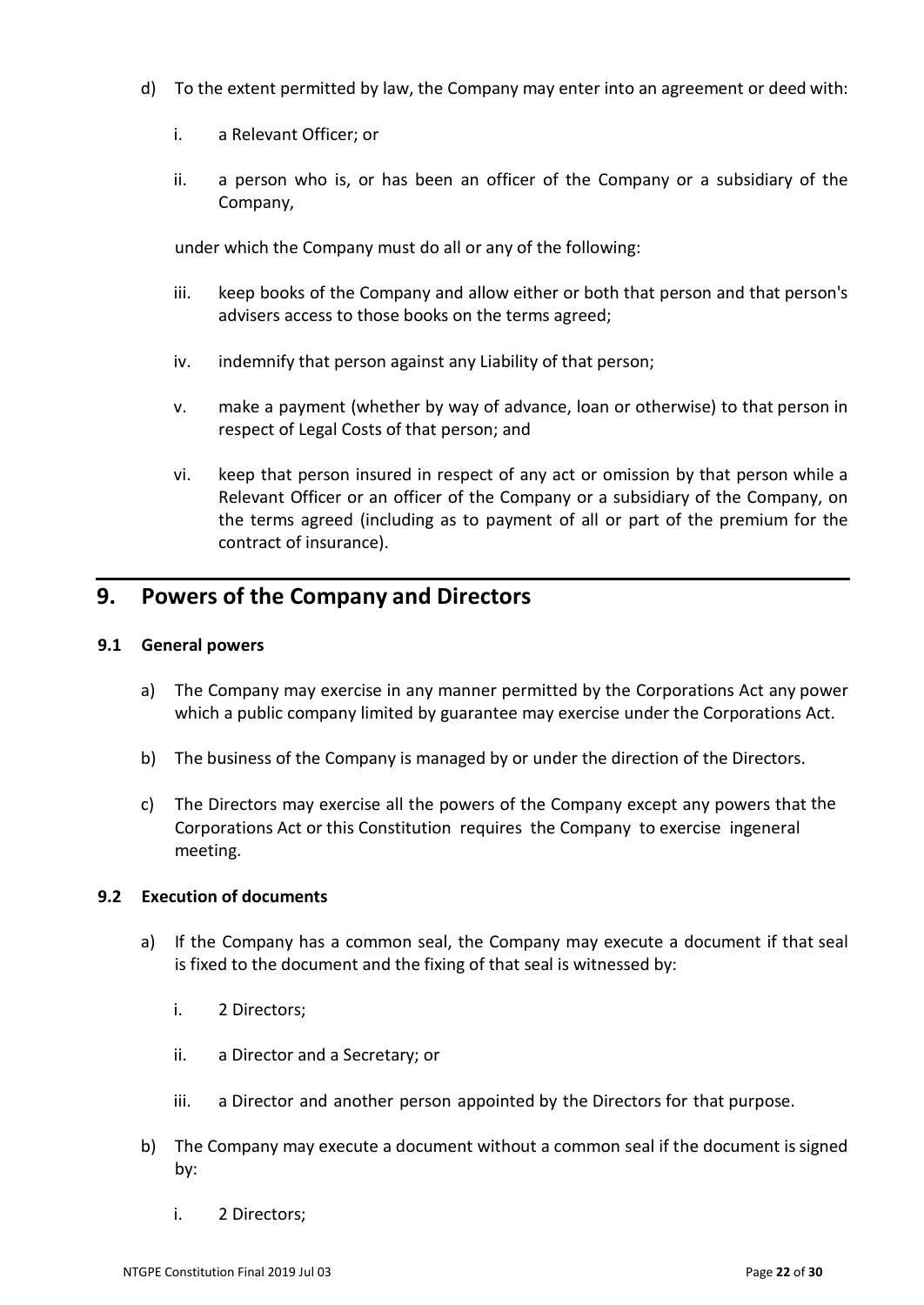- ii. a Director and a Secretary; or
- iii. a Director and another person appointed by the Directors for that purpose.
- c) The Company may execute a document as a deed if the document is expressed to be executed as a deed and is executed in accordance with clause 9.2(a) or 9.2(b).
- a) The Directors may resolve, generally or in a particular case, that any signature on certificates for Members may be affixed by mechanical or other means.
- b) Negotiable instruments may be signed, drawn, accepted, endorsed or otherwise executed by or on behalf of the Company in the manner and by the persons as the Directors resolve.
- c) Nothing in this provision prevents the Directors from resolving a different form of execution and witnessing of documentation, deeds, certificate or negotiable instrument.

#### <span id="page-22-0"></span>**9.3 Committees and delegates**

- a) The Directors may delegate any of their powers (including this power to delegate) to a committee of Directors, a Director, an employee of the Company or any other person.
- b) The Directors may revoke or vary any power delegated under clause 9.3(a).
- c) A committee or delegate must exercise the powers delegated in accordance with any directions of the Directors.
- d) The exercise of a delegated power by the committee or delegate is as effective as if the Directors exercised the power.
- e) Clause 10 applies with the necessary changes to meetings of a committee of Directors.

#### <span id="page-22-1"></span>**9.4 Attorney or agent**

- a) The Directors may appoint any person to be attorney or agent of the Company for any purpose, for any period and on any terms (including as to remuneration) as the Directors resolve.
- b) The Directors may delegate any of their powers (including the power to delegate) to an attorney or agent.
- c) The Directors may revoke or vary:
	- i. an appointment under clause 9.4(a); or
	- ii. any power delegated to an attorney or agent.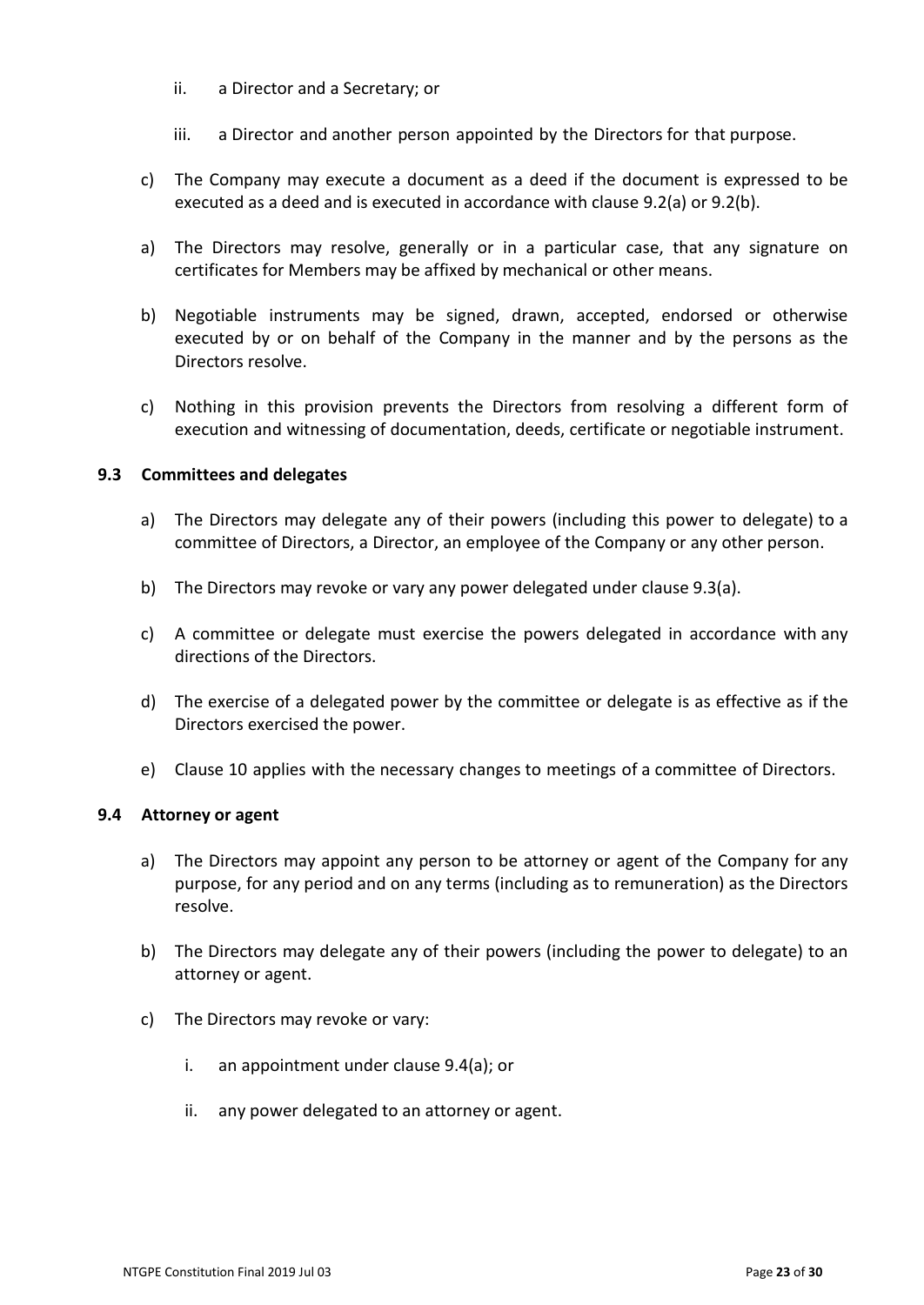## <span id="page-23-0"></span>**10. Proceedings of Directors**

#### <span id="page-23-1"></span>**10.1 Written resolutions of Directors**

- a) The Directors may pass a resolution without a meeting of the Directors being held if all the Directors entitled to vote on the resolution assent to a document containing a statement that they are in favour of the resolution set out in the document.
- b) Separate copies of the document referred to in clause 10.1(a) may be used for assenting to by Directors if the wording of the resolution and the statement is identical in each copy.
- c) A Director may signify assent to a document under this clause 10.1 by signing the document or by notifying the Company of the assent of the Director:
	- i. in a manner permitted by clause 11.3; or
	- ii. by any technology including telephone.
- d) Where a Director signifies assent to a document under clause 10.1(c) other than by signing the document, the Director must by way of confirmation sign the document before or at the next meeting of Directors attended by that Director.
- e) The resolution the subject of a document under clause 10.1(b) is not invalid if a Director does not comply with clause 10.1(d).

#### <span id="page-23-2"></span>**10.2 Meetings of Directors**

- a) The Directors may meet, adjourn and otherwise regulate their meetings as they think fit.
- b) A meeting of Directors may be held using any technology consented to be a majority of the Directors.
- c) If a meeting of Directors is held in 2 or more places linked together by any technology:
	- i. a Director present at one of the places is taken to be present at the meeting unless and until the Director states to the chairperson of the meeting that the Director is discontinuing his or her participation in the meeting; and
	- ii. the chairperson of that meeting may determine at which place the meeting will be taken to have been held.
- d) The Directors will meet on at least two occasions each calendar year.

#### <span id="page-23-3"></span>**10.3 Who can call meetings of Directors**

a) A Director may call a meeting of Directors at any time.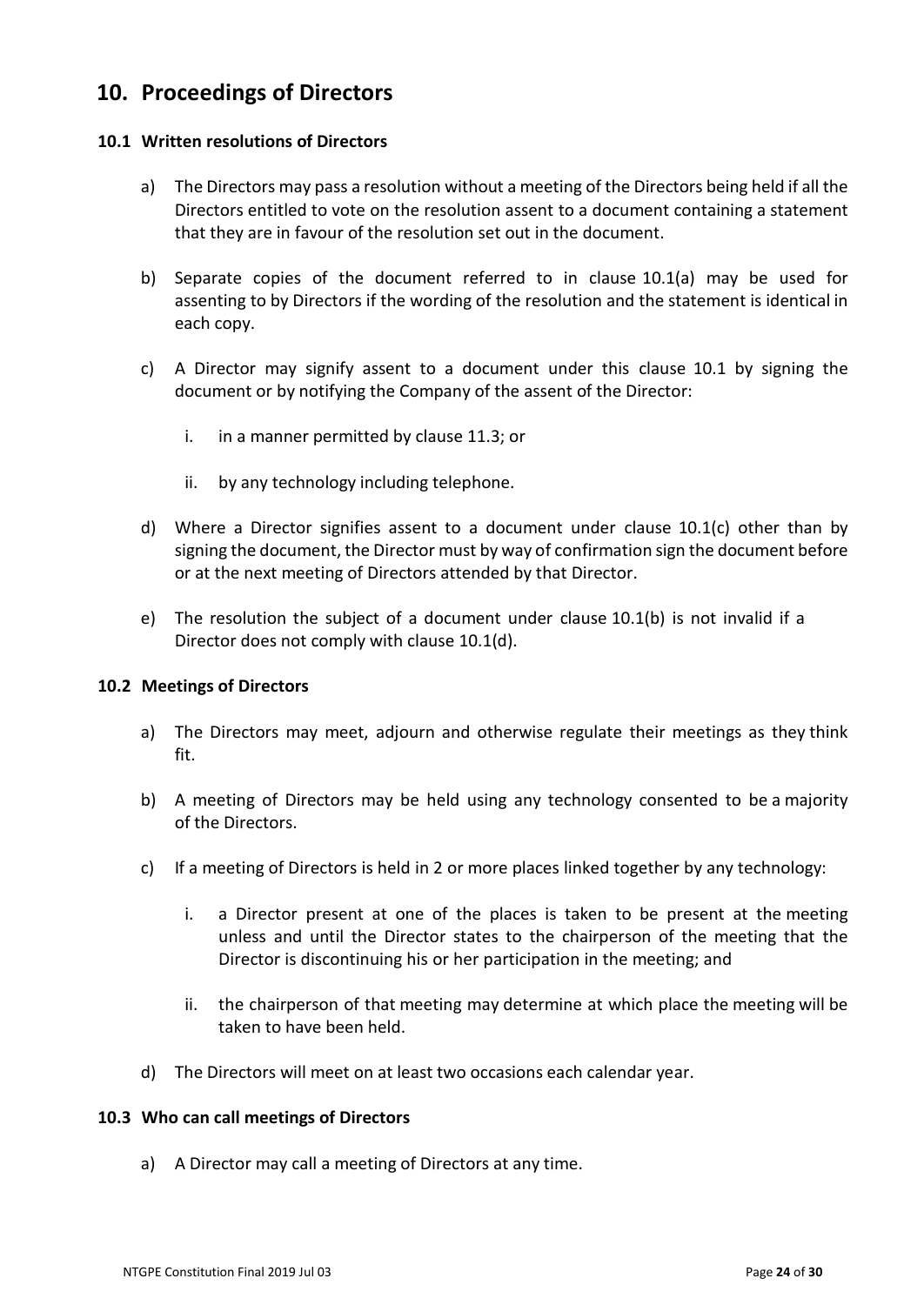b) On request of any Director, a Secretary of the Company must call a meeting of the Directors.

#### <span id="page-24-0"></span>**10.4 How to call meetings of Directors**

- a) Notice of a meeting of Directors must be given to each Director.
- b) A notice of meeting of Directors must:
	- i. set out the place, date and time for the meeting (and, if the meeting is to be held in 2 or more places, the technology that will be used to facilitate this); and
	- ii. state the general nature of the business of the meeting.
- c) The Company must give not less than 48 hours' notice of a meeting of Directors, unless all Directors agree otherwise.
- d) A Director may waive notice of a meeting of Directors by notice in writing to the Company to that effect.

#### <span id="page-24-1"></span>**10.4 Quorum**

- a) Subject to the Corporations Act, a quorum for a meeting of Directors is five (5):
- b) A quorum for a meeting of Directors must be present at all times during the meeting.
- c) If there are less than five (5) Directors elected to the Board at any particular time, then a quorum for a meeting of Directors at that time shall be the total number of Directors elected to the Board.
- d) If there are If there are not enough persons to form a quorum for a meeting of Directors, one or more of the Directors (including those who have an interest in a matter being considered at that meeting) may call a general meeting of the Company and the general meeting may pass a resolution to deal with the matter.

#### <span id="page-24-2"></span>**10.6 Chairperson**

- a) The Directors may elect a Director as chairperson of Directors or deputy chairperson of Directors for any period they resolve, or if no period is specified, until that person ceases to be a Director.
- b) The Directors may remove the chairperson of Directors or deputy chairperson of Directors at any time.
- c) The chairperson of Directors must (if present within 15 minutes after the time appointed for the holding of the meeting and willing to act) chair each meeting of Directors.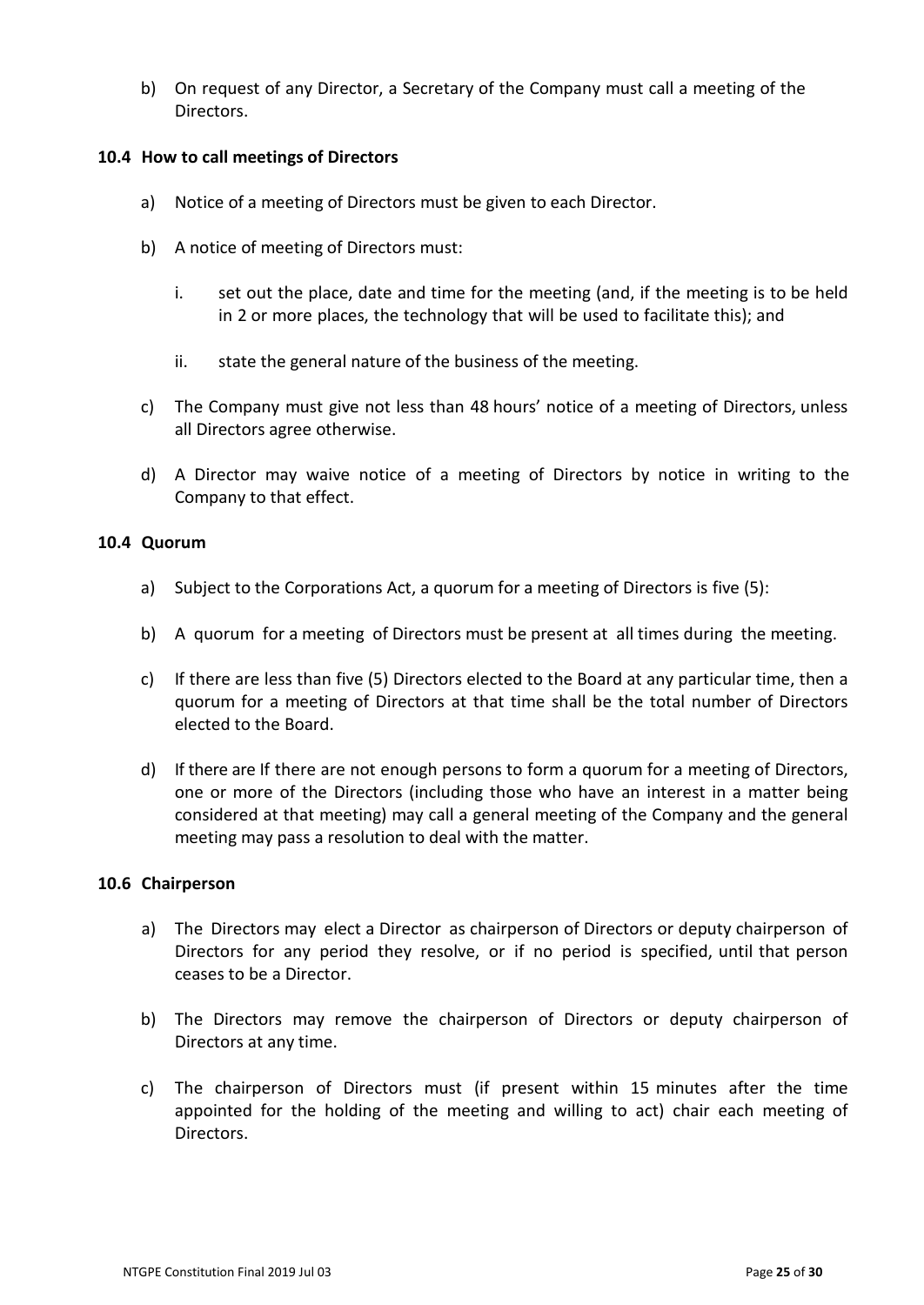- d) If:
	- i. there is no chairperson of Directors; or
	- ii. the chairperson of Directors is not present within 15 minutes after the time appointed for the holding of a meeting of Directors; or
	- iii. the chairperson of Directors is present within that time but is not willing to chair all or part of that meeting,

then if the Directors have elected a deputy chairperson of Directors, the deputy chairperson of Directors must (if present within 15 minutes after the time appointed for the holding of the meeting and willing to act) chair all or part of the meeting of Directors.

- e) Subject to clauses 10.6(c) and 10.6(d), if:
	- i. there is no deputy chairperson of Directors; or
	- ii. the deputy chairperson of Directors is not present within 15 minutes after the time appointed for the holding of a meeting of Directors; or
	- iii. the deputy chairperson of Directors is present within that time but is not willing to chair all or part of that meeting,

the Directors present must elect one of themselves to chair all or part of the meeting of Directors.

f) A person does not cease to be a chairperson of Directors or deputy chairperson of Directors if that person retires as a Director at a meeting of Members and is re- appointed by a Member as a Director at that meeting.

#### <span id="page-25-0"></span>**10.7 Resolutions of Directors**

- a) A resolution of Directors is passed if more votes are cast in favour of the resolution than against it.
- b) Subject to clause 7.5 and this clause 10.7, each Director has one vote on a matter arising at a meeting of the Directors.
- c) Subject to the Corporations Act, in case of an equality of votes on a resolution at a meeting of Directors, the chairperson of that meeting has a casting vote on that resolution in addition to any vote the chairperson has in his or her capacity as a Director in respect of that resolution.

## <span id="page-25-1"></span>**11. Notices**

#### <span id="page-25-2"></span>**11.1 Notice to Members**

a) The Company may give Notice to a Member: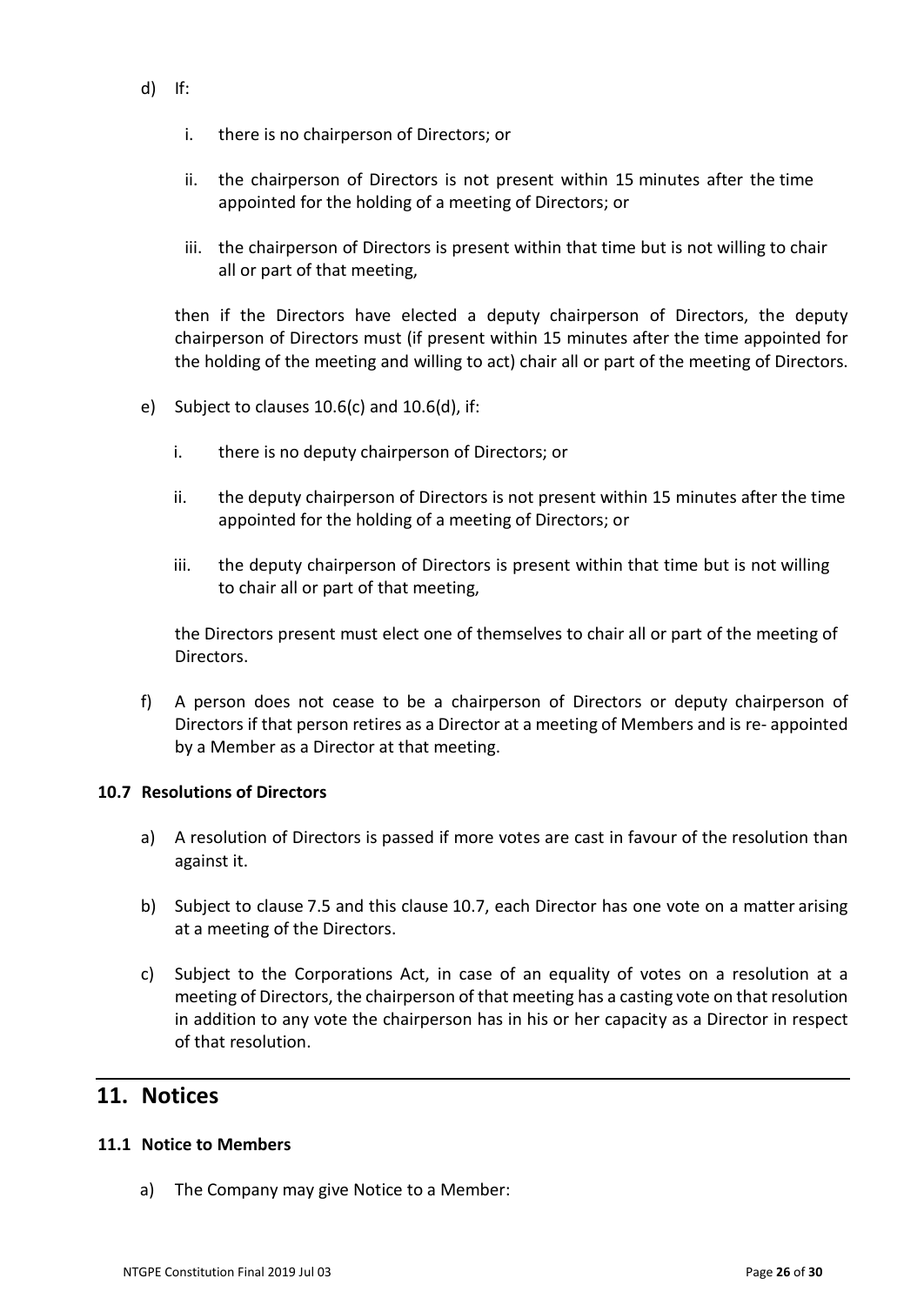- i. in person;
- ii. by sending it by post to the address of the Member in the Register or the alternative address (if any) nominated by that Member;
- iii. by sending it to the fax number or electronic address (if any) nominated by that Member;
- iv. if permitted by the Corporations Act, by sending it by other electronic means (if any) nominated by that Member; or
- v. by any other means permitted by the Corporations Act.
- b) If the address of a Member in the Register is not within Australia, the Company must send all documents to that Member by air-mail, air courier, email or by other agreed electronic communication.
- c) Subject to the Corporations Act, a Notice to a Member is sufficient, even if:
	- i. a Cessation Event occurs in respect of that Member; or
	- ii. that Member is an externally administered body corporate,

and regardless of whether or not the Company has notice of that event.

d) Any Notice required or allowed to be given by the Company to one or more Members by advertisement is, unless otherwise stipulated, sufficiently advertised if advertised once in a daily newspaper circulating in the states and territories of Australia.

#### <span id="page-26-0"></span>**11.2 Notice to Directors**

The Company may give Notice to a Director:

- a) in person;
- b) by sending it by post to the usual residential address of that person or the alternative address (if any) nominated by that person;
- c) by sending it to the fax number or electronic address (if any) nominated by that person; or
- d) by any other means agreed between the Company and that person.

#### <span id="page-26-1"></span>**11.3 Notice to the Company**

A person may give Notice to the Company:

- a) by leaving it at the registered office of the Company;
- b) by sending it by post to the registered office of the Company;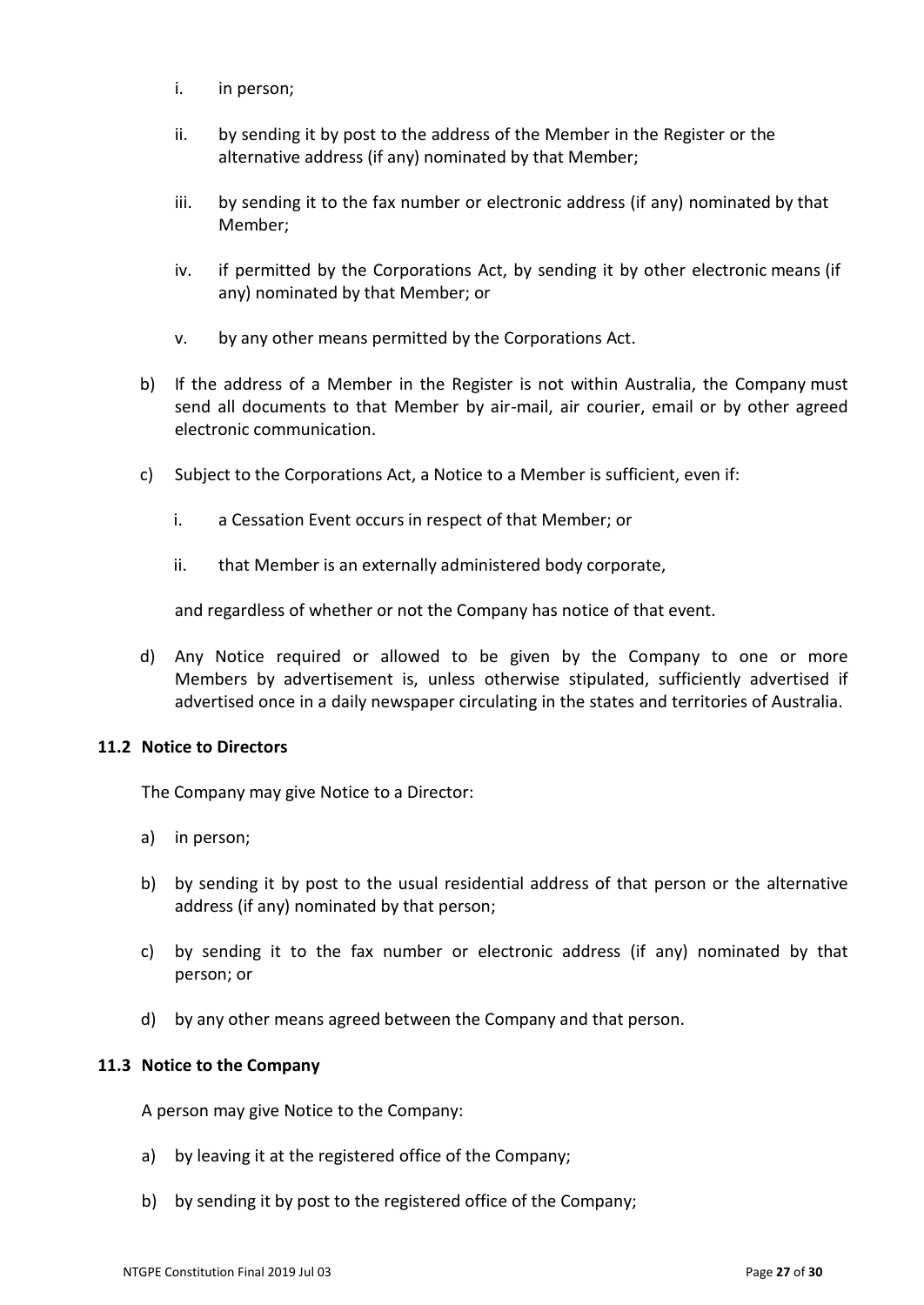- c) by sending it to the fax number at the registered office of the Company nominated by the Company for that purpose;
- d) by sending it to the electronic address (if any) nominated by the Company for that purpose; or
- e) by any other means permitted by the Corporations Act*.*

#### <span id="page-27-0"></span>**11.4 Time of service**

- a) A notice sent by post to an address within Australia is taken to be given:
	- i. in the case of a notice of meeting, three Business Days after it is posted; or
	- ii. in any other case, at the time at which the notice would be delivered in the ordinary course of post.
- b) A notice sent by post or air-mail to an address outside Australia is taken to be given:
	- i. in the case of a notice of meeting, 10 Business Days after it is posted; or
	- ii. in any other case, at the time at which the notice would be delivered in the ordinary course of post.
- c) A notice sent by air courier to a place outside Australia is taken to be given 5 Business Days after delivery to the air courier.
- d) A notice sent by fax is taken to be given on the Business Day it is sent, provided that the sender's transmission report shows that the whole notice was sent to the correct fax number.
- e) If the Corporations Act permits a notice of meeting to be given to a Member by notifying the Member (using the nominated notification means of that Member):
	- i. that the notice of meeting is available; and
	- ii. how the Member may use the nominated access means of that Member to access the notice of meeting,

the notice of meeting is taken to be given on the Business Day after the day on which the Member is notified that the notice of meeting is available.

- f) The giving of a notice by post, air-mail or air courier is sufficiently proved by evidence that the notice:
	- i. was addressed to the correct address of the recipient; and
	- ii. was placed in the post or delivered to the air courier.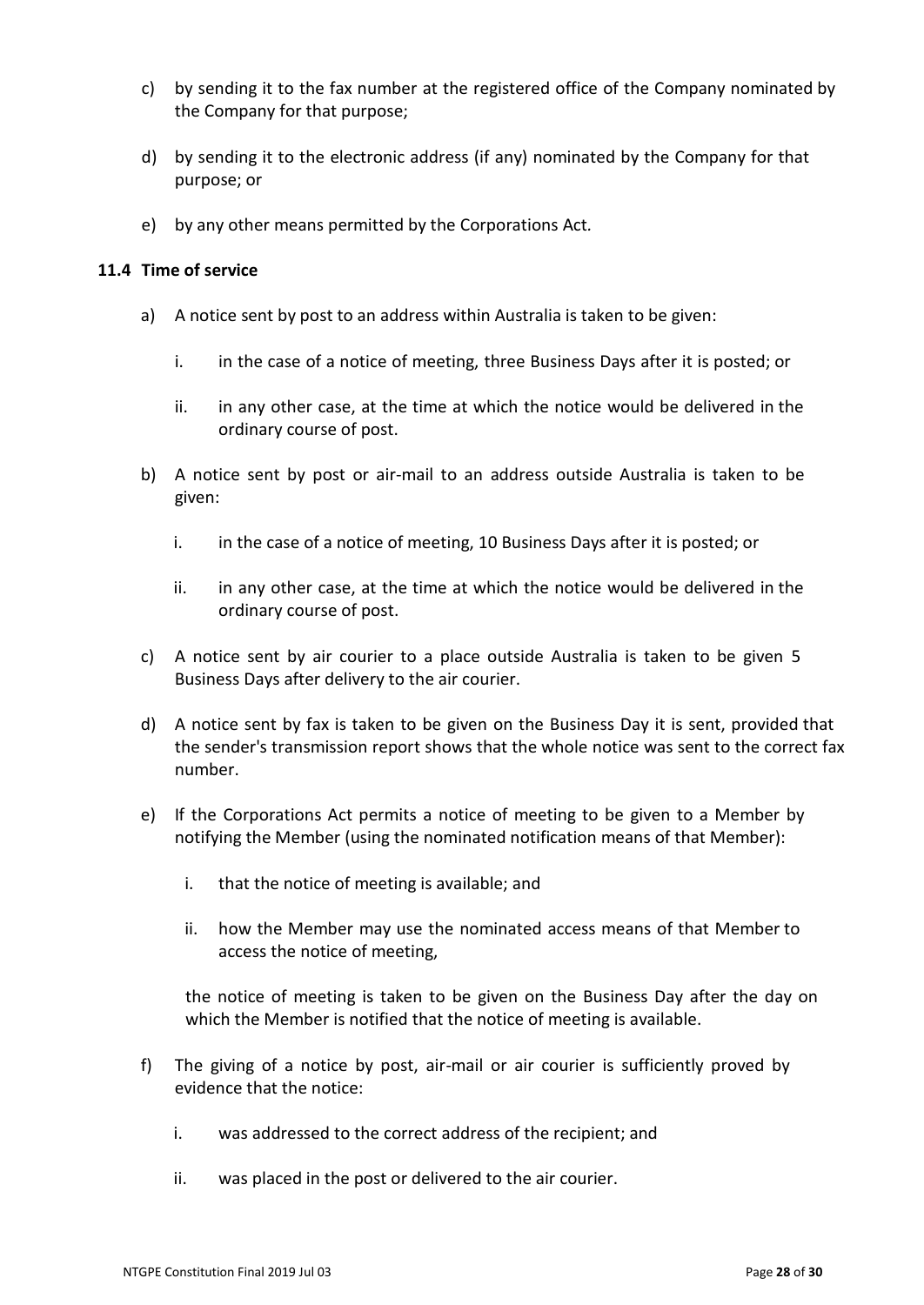g) A certificate by a Director or Secretary of a matter referred to in clause 11.4(f) is sufficient evidence of the matter, unless it is proved to the contrary.

### <span id="page-28-0"></span>**11.5 Signatures**

The Directors may decide, generally or in a particular case, that a notice given by the Company be signed by electronic or other means.